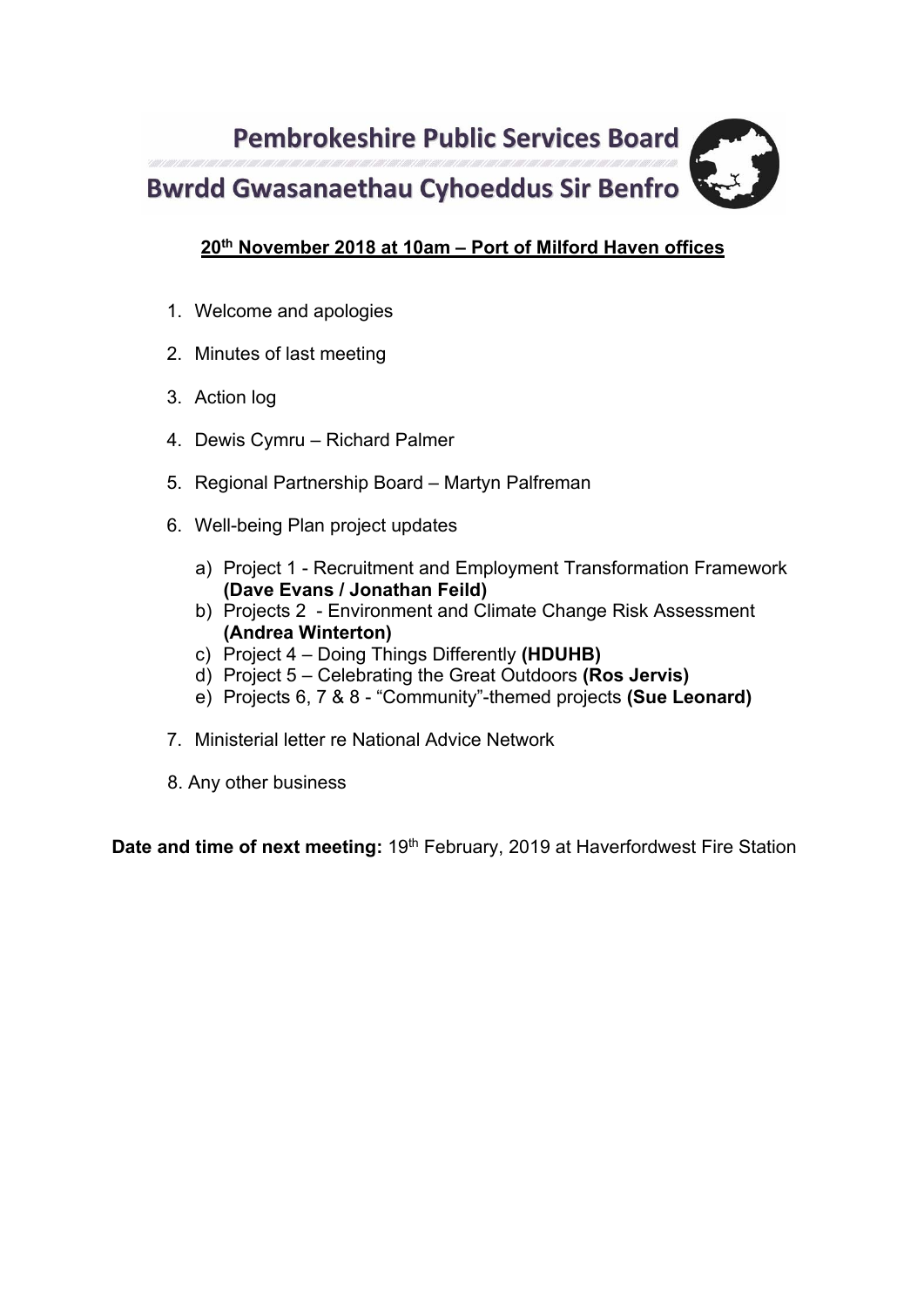**Pembrokeshire Public Services Board Bwrdd Gwasanaethau Cyhoeddus Sir Benfro** 

# **20 Tachwedd 2018 am 10am – Swyddfeydd Porthladd Aberdaugleddau**

- 1. Croeso ac Ymddiheuriadau
- 2. Cofnodion y cyfarfod blaenorol
- 3. Pwyntiau gweithredu
- 4. Dewis Cymru Richard Palmer
- 5. Bwrdd Partneriaethau Rhanbarthol Martyn Palfreman
- 6. Diweddariadau ar Brosiect y Cynllun Llesiant
	- a) Prosiect 1 Fframwaith Trawsnewid Recriwtio a Chyflogaeth **(Dave Evans/Jonathan Feild)**
	- b) Prosiect 2 Asesiad o Risgiau Newid Hinsawdd a'r Amgylchedd **(Andrea Winterton)**
	- c) Prosiect 4 Gwneud Pethau yn Wahanol **(HDUHB)**
	- d) Prosiect 5 Dathlu'r Awyr Agored **(Ros Jervis)**
	- e) Prosiectau 6, 7 ac 8 Prosiectau ar y thema "Cymuned" **(Sue Leonard)**
- 7. Llythyr gan y Gweinidog ynghylch y Fframwaith Cyngor Cenedlaethol
- 8. Unrhyw Fater Arall

**Dyddiad ac amser y cyfarfod nesaf:** 19 Chwefror 2019 yng Ngorsaf Dân Hwlffordd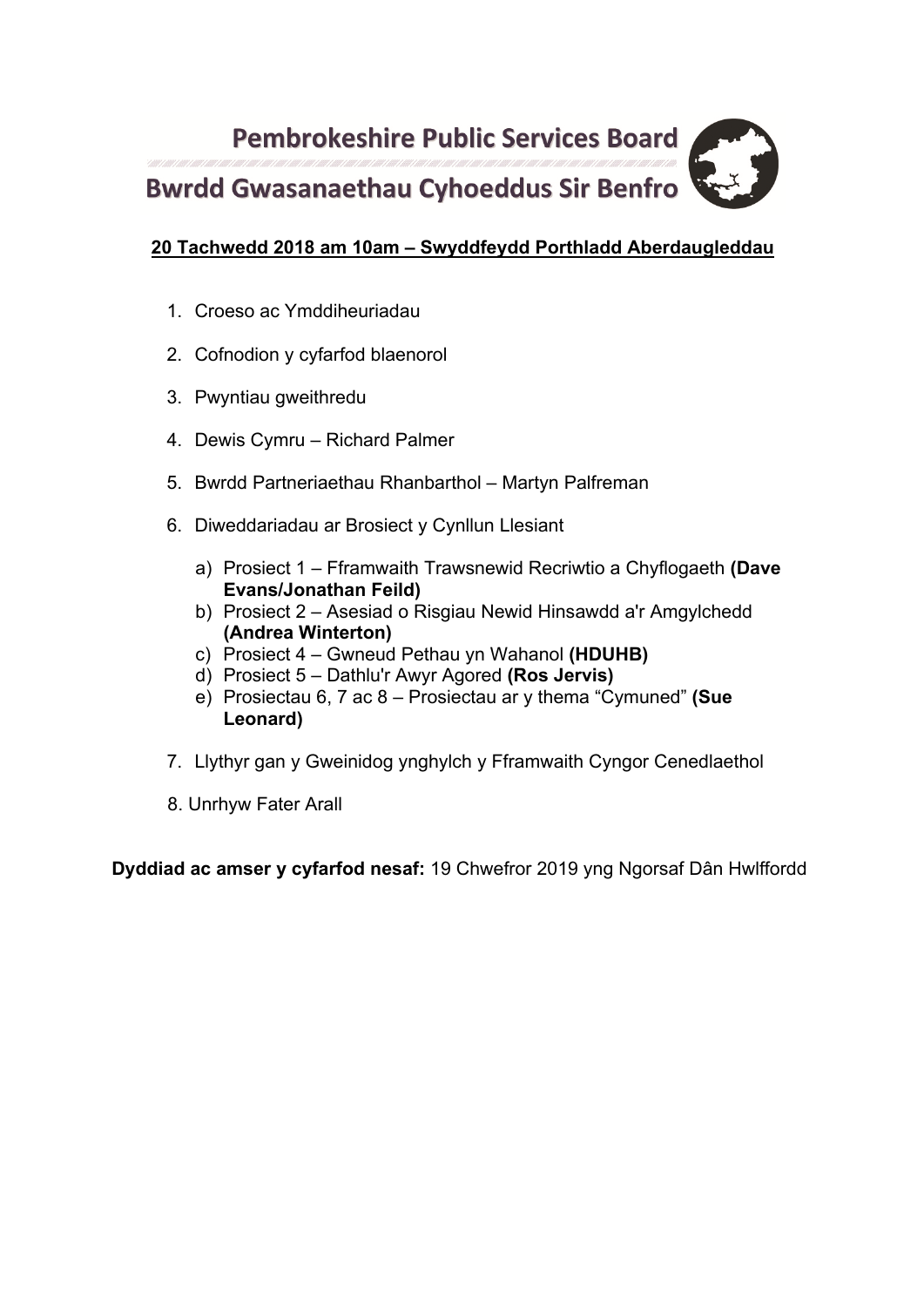

# **MINUTES OF PEMBROKESHIRE PUBLIC SERVICES BOARD Tuesday 25th July 2018 at 10.00am Withybush Conference Centre, Haverfordwest**

#### **Present:**

| <b>Tegryn Jones</b><br>Sue Leonard<br><b>Andrea Winterton</b>                                                                                                    | Chief Executive, PCNPA (Chair)<br>Chief Officer, PAVS (Vice-Chair)<br>SW Operations Manager Pembrokeshire, Marine and<br><b>Monitoring, Natural Resources Wales</b>                                                                                                                                                                    |
|------------------------------------------------------------------------------------------------------------------------------------------------------------------|----------------------------------------------------------------------------------------------------------------------------------------------------------------------------------------------------------------------------------------------------------------------------------------------------------------------------------------|
| Anna Bird                                                                                                                                                        | Head of Strategic Partnership Development, Hywel Dda<br><b>University Health Board</b>                                                                                                                                                                                                                                                 |
| <b>Barry Walters</b><br><b>Natalie Pearson</b><br>Jonathan Feild<br>Dr Steven Jones<br>Supt. Ross Evans<br><b>Bernadine Rees</b><br>Jessica Morgan<br>Ros Jervis | Interim Principal, Pembrokeshire College<br>Head of Engagement, Welsh Government<br>Employer and Partnership Manager, DWP<br>Director of Development, Pembrokeshire County Council<br><b>Dyfed Powys Police</b><br>Chair, Hywel Dda University Health Board<br><b>PLANED</b><br>Director of Public Health, Hywel Dda University Health |
| Simon Jenkins<br>Alec Don<br>Dave Evans<br>Diane Lockley<br><b>Cris Tomos</b>                                                                                    | <b>Board</b><br>Area Manager, MAWW Fire & Rescue Service<br>Chief Executive, Port of Milford Haven<br>Assistant Principal, Pembrokeshire College (left 10.40am)<br><b>Chair Local One Voice Wales Area Committee</b><br>Cabinet Member for Environment and Welsh Language                                                              |
| <u>In attendance</u><br><b>Claire George</b><br>Jo Creasey                                                                                                       | Partnership and Scrutiny Support Co-ordinator, PCC<br>Regional Well-being Plan Co-ordinator                                                                                                                                                                                                                                            |
| <b>Support/Secretariat</b><br><b>Nick Evans</b><br>Lynne Richards                                                                                                | Partnership & Scrutiny Support Manager, PCC<br>Partnership and Scrutiny Support Co-ordinator, PCC                                                                                                                                                                                                                                      |
| <b>Apologies</b>                                                                                                                                                 |                                                                                                                                                                                                                                                                                                                                        |
| lan Westley<br><b>Rob Quin</b>                                                                                                                                   | <b>Chief Executive, Pembrokeshire County Council</b><br>Assistant Chief Fire Officer, M&WW Fire & Rescue Service                                                                                                                                                                                                                       |
| Sarah Jennings                                                                                                                                                   | Director of Partnerships & Corporate Services, Hywel Dda<br><b>University Health Board</b>                                                                                                                                                                                                                                             |
| <b>Christine Harley</b>                                                                                                                                          | Head of Dyfed Powys Local Delivery Unit, National<br><b>Probation Service</b>                                                                                                                                                                                                                                                          |
| <b>Rowland Rees-Evans</b><br>Cllr. David Simpson                                                                                                                 | Chair, MAWW Fire Authority<br>Leader, Pembrokeshire County Council                                                                                                                                                                                                                                                                     |

The meeting commenced at 10.05am.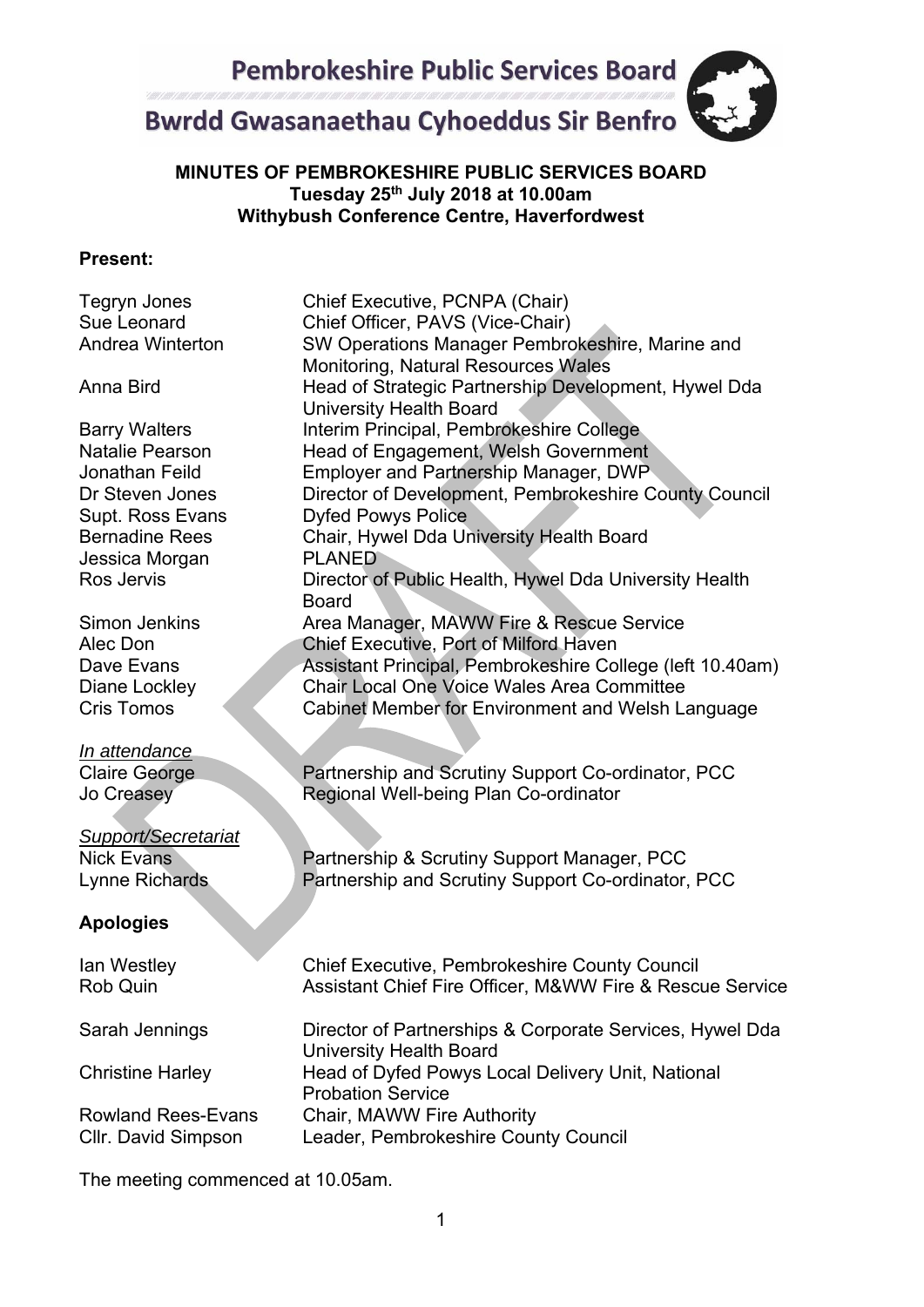# **1. Welcome and Apologies**

Introductions were made and the Chair welcomed DL to her first meeting. Apologies were received from those listed above.

## **2. Minutes of last meeting**

CT asked to be added to the list of attendees and with this amendment the minutes of the last meeting held on Tuesday  $17<sup>th</sup>$  July 2018 were agreed as an accurate record.

## **3. Action Log**

#### 4 – Property Group update

SPJ noted that a meeting had been held in August to further discuss the concept of a Community Hub building in Fishguard. Health Board colleagues would be sending through information regarding space requirements by the end of September. BR noted that discussions about the Fishguard site were part of a wider discussion around developing a broader vision for delivering services differently and building greater resilience across north Pembrokeshire. SPJ reassured colleagues that the property discussion was part of the wider requirements of a hub concept. Partners agreed that a sub-group be set up to discuss this in further detail. BR agreed to lead on this and set up an initial meeting to scope and plan the project.

**BR – ref item 7**

# **4. Well-being Plan Project update – Project 1 Recruitment and Employment Transformation Framework**

DE gave an update on initial discussions following a meeting held at the end of July to discuss development of a project plan. Following this meeting, data on employee numbers had been collated from the majority of PSB partners and an estimate of protected roles within organisations applied (e.g. teachers, nurses). From this figures for demand for work experience placements in Pembrokeshire had been identified, divided into age groups and employment status. Using this information a further estimate of the demand for the total number of working days required had been developed, showing that 2% of the available working time of PSB member organisations was needed to fulfil requirements for work placements / trials or experience. The importance of work experience to young people especially was highlighted, in terms of giving them a 'leg up' and providing them with skills and experience for the workplace.

DE also outlined to partners the format of Pembrokeshire College's annual Careers Day held in January. The next Careers Day would be held on 22<sup>nd</sup> January 2019 and he asked for support from PSB partners who were not already regular attendees.

The proposal was briefly discussed. AD noted the importance of making the process of gaining work experience as un-bureaucratic as possible and considering use of differing levels of work experience, from 3 days to six months, for example, with payment for longer term schemes. CT also suggested that time-banking could be considered as part of the scheme. PSB partners gave support to the project in principle, but asked for further work to be undertaken as follows;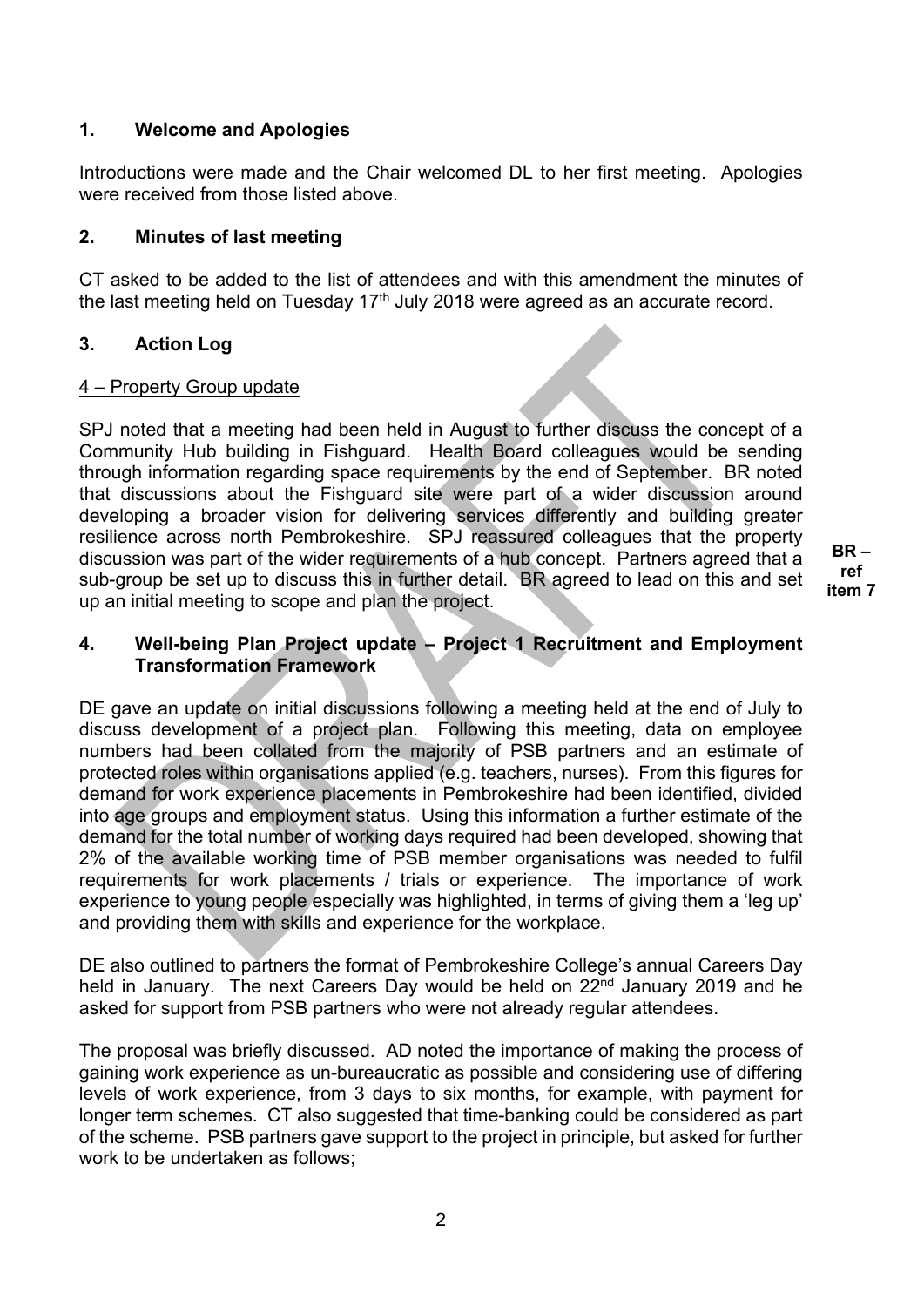- A definition of 'placement' what is meant by this, variation in how long they might last etc.
- Engagement with young people to determine what they need from placements
- An analysis of how placements impact on both young people and the wider organisations they are placed with should be built into the project

JF agreed to lead on contacting HR staff within PSB organisations to determine their existing processes for work experience, DBS checks etc. A further update would be provided at the next meeting. **DE/JF** 

# **5. Letter from the Future Generations and Children's Commissioners**

NE explained that a letter had been received from the Future Generations Commissioner and Children's Commissioner who are interested in learning about the arrangements the PSB has in place to align its work with the Regional Partnership Board (RPB), and how effective we believe these arrangements are for meeting statutory requirements under the Well-being of Future Generations Act and the Social Services and Well-being Act.

NE noted that he had discussed the letter with Martyn Palfreman, Head of Regional Collaboration and with PSB colleagues in Ceredigion and Carmarthen, and the option of setting up a regional PSB/RPB officers group was under consideration.

RJ noted that there is need to be smarter about recognising the requirement to improve the dialogue between the RPB and PSBs and that there was added value to ensuring an ongoing dialogue when discussing the same area and population. SL also noted that there was an obvious overlap with citizen engagement and working with communities and that the well-being plans of the region all included the same community focus. Some of the good work which had resulted from alignment between the PSB and RPB during the Well-being Assessment/Population Assessment and Well-being Planning phases was noted.

RJ said that there might be an opportunity to draw in some transformation resource from the RPB to support delivery of the community element of well-being plans. She also noted that she had developed a diagram showing the wider determinants of health and links between the work to support well-being being undertaken across various organisations. This would be circulated to partners for information.

**RJ**

**NE** 

NE would speak to colleagues about co-ordinating a regional response to the Commissioner's. It was also suggested that RPB minutes be added to future PSB agendas as a standing item for information, and that Martyn Palfreman be invited to the next meeting to provide an update on the RPB agenda and transformation fund.

# **6. Digital Information System**

NE noted that the report circulated was an update on work to date to develop a regional digital information system and outlined a number of options where more detailed work was required.

Partners discussed the report and RJ noted that there were plans to develop a similar system under ARCH, the regional collaboration for health in South West Wales. The project was looking into developing a system to transform data to intelligence to improve working practices and improve outcomes for citizens. There was the possibility that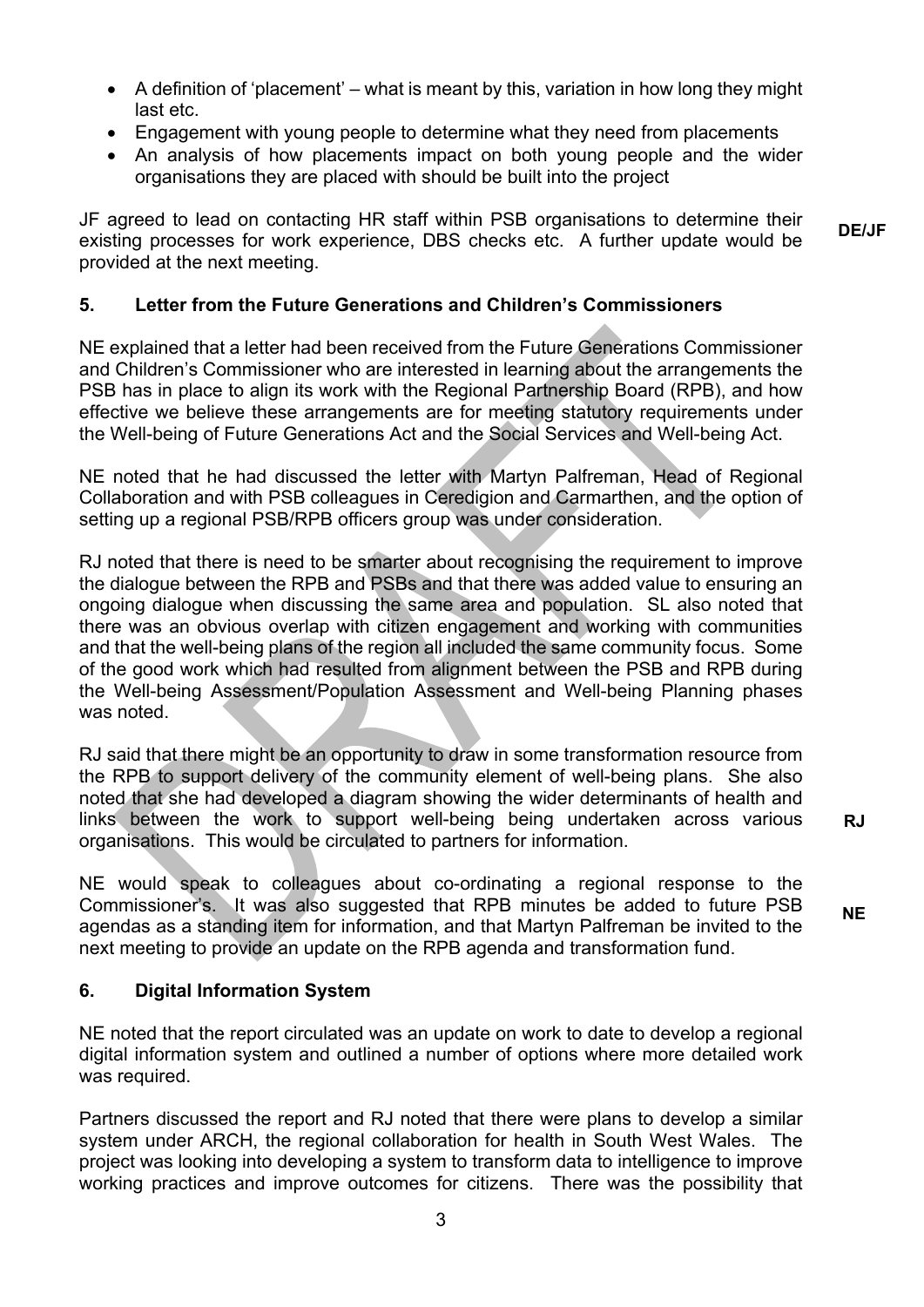broader involvement from Swansea University was possible under the banner of the ARCH project. NP also suggested contacting Karen Fullerton, the Digital lead within Welsh Government. AD also offered support from within the Port of Milford Haven.

The PSB supported the recommendation that further developmental work on the digital information system be carried out to enable more detailed investigation of potential funding opportunities and potential for greater regional collaboration. The PSB agreed to receive a further update in due course.

# **7. Project Scoping and Planning**

#### Project 4 – Doing things differently

Following earlier discussions under item 3, it was agreed that this proposal was a good fit with the high level outcome for Project 4 around Doing Things Differently. It was confirmed that BR and Health colleagues would lead on this work and provide a briefing note to the next meeting setting out the scope of the project and proposals for taking the work forward for the PSB's consideration.

#### Project 5 – Celebrating the Great Outdoors

NE gave an over of what had been agreed for this project in the Well-being Plan.

RJ noted that both Ceredigion and Carmarthenshire had set up sub-groups looking at social and green solutions for health and proposed setting up one group across all three PSB areas which she would Chair, starting in January 2019. This proposal would be discussed further with PSBs in Ceredigion and Carmarthenshire. Subject to these discussions appropriate PSB contacts will be invited to join the sub group as appropriate. **RJ** 

AW noted that she had been working with the Health Board around this and there was the possibility of attracting funding to support a regional project. Concern was raised that the project was aimed at more than Health issues but RJ reassured partners that work in Ceredigion was already exploring areas wider than health. It was noted that there were a number of assets that could be utilised to support this work, including the Pembrokeshire Green Infrastructure project (link to the action plan to be circulated) and work being undertaken by the Pembrokeshire Outdoor Schools Network.

NE informed partners that he had been contacted by Liz Western from Public Health Wales on behalf of the Network as members were keen to work with the PSB to deliver some of the activity within this project. NE stated he would meet with LW to discuss this opportunity further. **NE** 

**LR** 

**BR** 

#### **8. Well-being Plan Project updates**

#### Project 2 – Environmental and Climate Change Risk Assessment

AW gave an update on discussions that had taken place around scoping the delivery of the project and proposals to establish a project group and utilise the methodology set out by NRW to undertake a Climate Risk Assessment.

Following a brief discussion, the terms of reference and methodology for undertaking a climate risk assessment were agreed. AW was nominated as Chair of the project group **ALL / CG**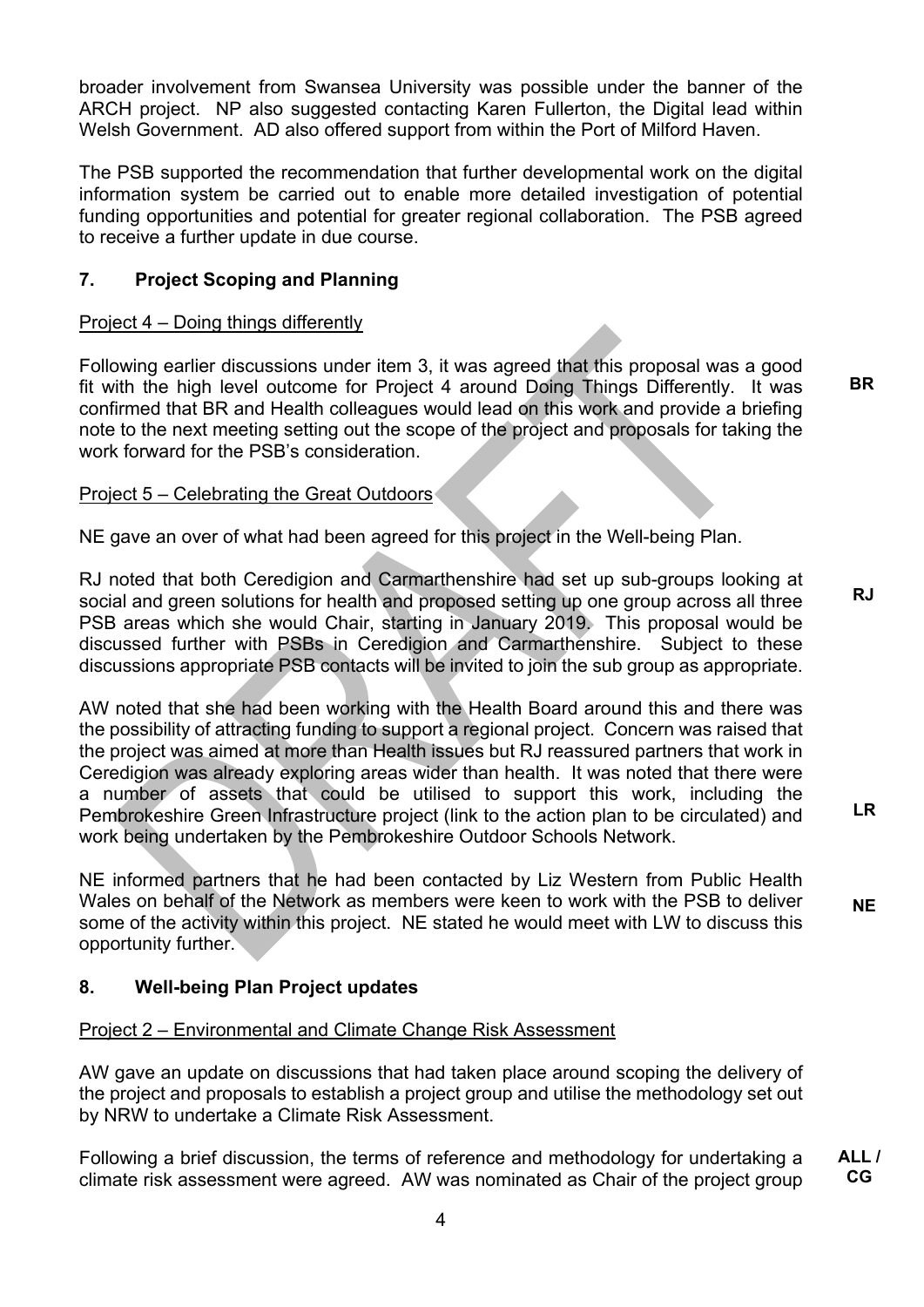and CT would be Vice-Chair. PSB members would identify the most appropriate representatives from their organisations to sit on the project group and forward this information to CG.

#### Projects 6, 7 and 8 – Community themed projects

JM gave an update on her role as part of the Welsh Government Independent Review Panel looking into the role and function of Town and Community Councils. SL also updated partners on the volunteering element of the projects. Policy documents relating to this would be circulated for information (Volunteering and Public Services in Wales and Welsh Government's Volunteering Policy). **SL** 

Presentations were then given by Karen Scott of PLANED on the role of the Community Resilience and Well-being Co-ordinators and also by Matt Townsend, Community Resilience and Well-being Co-ordinator on his work with Hook School and with secondary schools in the county. The presentation given by KS would be circulated to partners for information.

Following a brief discussion, the project plan was approved by PSB partners. Support for a meeting consider the recommendations of the Independent Review Panel, desktop research and PCC Charter was also agreed. CG would arrange this meeting which would include representatives from Pembrokeshire Voices for Equality, Pembrokeshire Youth and Pembrokeshire Coastal Forum along with Cllr. Ken Rowlands. An additional recommendation for SL to meet with those responsible for volunteering programmes within PSB organisations was also approved. **CG SL** 

**LR** 

#### **9. AOB**

SL asked that partners make an effort to better promote the Pride in Pembrokeshire award through their own organisations and networks as nominations were currently quite low.

NP cited the Oregon Kitchen Table as an example of working with communities that partners may wish to look at and she agreed to share this research with partners. **NP / LR** 

JF noted that an event entitled Putting Ability First, which was a disability employment scheme aimed at employers, would be held at Pembrokeshire Archives on 9<sup>th</sup> November.

TJ informed partners that the National Park Authority had a requirement to produce a National Park Management Plan every five years and that public bodies were required to take note of this in their work, although there was no defined list of which public bodies were covered under this requirement. Engagement with public bodies had been sporadic in the past which he hoped to improve and would therefore be setting up a stakeholder reference group which partners would be invited to join.

JM noted that an event on the circular economy would be taking place on  $17<sup>th</sup>$  October at the Green Shed, Haverfordwest.

The meeting ended at 12.10pm.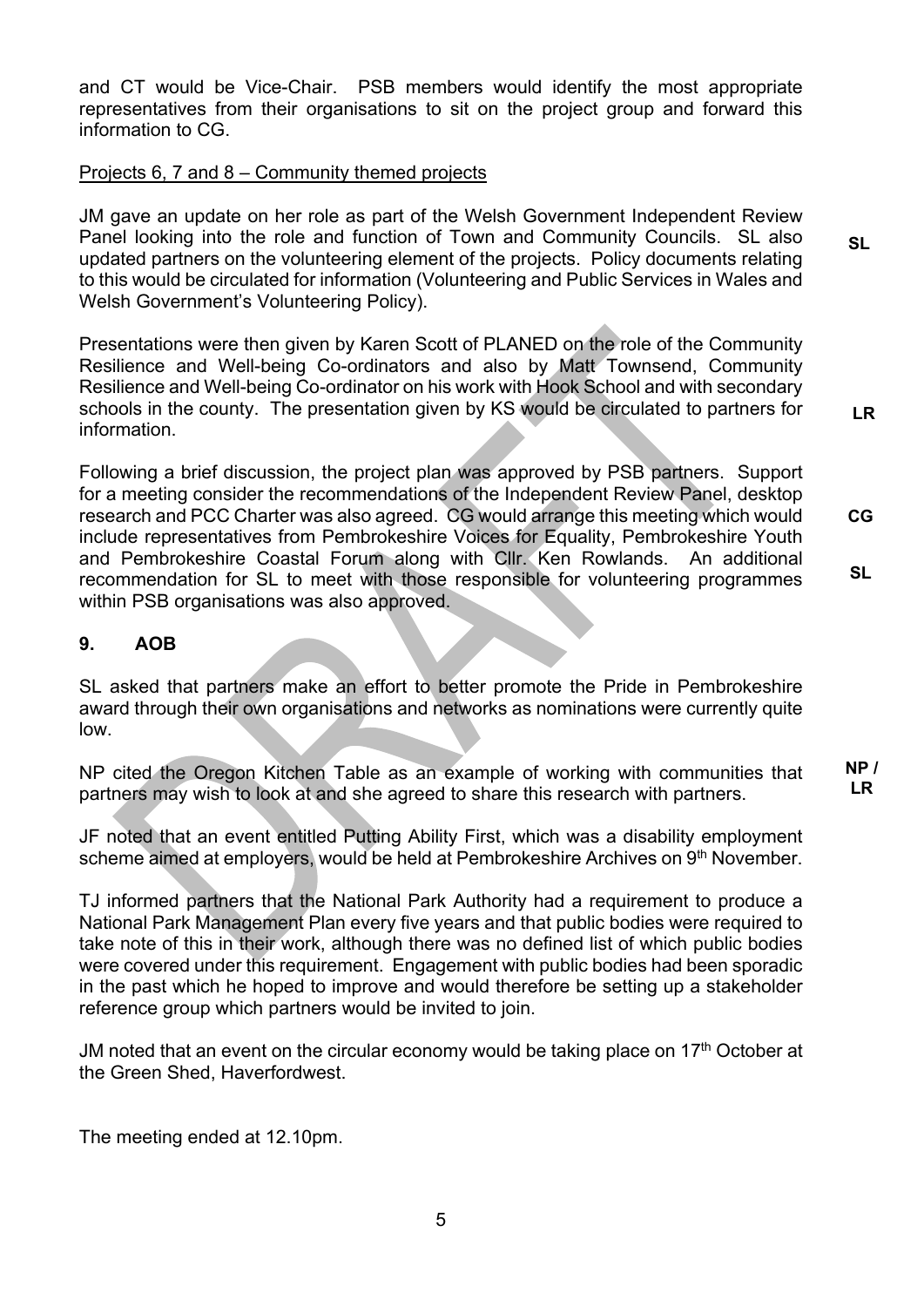# **Bwrdd Gwasanaethau Cyhoeddus Sir Benfro**

# **COFNODION CYFARFOD BWRDD GWASANAETHAU CYHOEDDUS SIR BENFRO a gynhaliwyd ddydd Mawrth 25 Medi 2018 am 10.00am yng Nghanolfan Gynadledda Llwynhelyg, Hwlffordd**

# **Yn bresennol:**

| Tegryn Jones                         | Prif Weithredwr, Awdurdod Parc Cenedlaethol Arfordir Penfro<br>(Cadeirydd)                                                  |
|--------------------------------------|-----------------------------------------------------------------------------------------------------------------------------|
| Sue Leonard                          | Prif Swyddog, Cymdeithas Gwasanaethau Gwirfoddol Sir Benfro<br>(Is-gadeirydd)                                               |
| Andrea Winterton                     | Rheolwr Gweithrediadau De-orllewin Sir Benfro, Morol a<br>Monitro, Cyfoeth Naturiol Cymru                                   |
| Anna Bird                            | Pennaeth Datblygu Partneriaeth Strategol,<br>Bwrdd Iechyd Prifysgol Hywel Dda                                               |
| <b>Barry Walters</b>                 | Pennaeth Dros Dro, Coleg Sir Benfro                                                                                         |
| <b>Natalie Pearson</b>               | Pennaeth Ymgysylltu, Llywodraeth Cymru                                                                                      |
| Jonathan Feild                       | Rheolwr Cyflogwyr a Phartneriaethau, yr Adran Gwaith a<br>Phensiynau                                                        |
| Dr Steven Jones<br>Yr Uwch-arolygydd | Cyfarwyddwr Datblygu, Cyngor Sir Penfro                                                                                     |
| Ross Evans                           | <b>Heddlu Dyfed Powys</b>                                                                                                   |
| <b>Bernadine Rees</b>                | Cadeirydd, Bwrdd Iechyd Prifysgol Hywel Dda                                                                                 |
| Jessica Morgan                       | <b>PLANED</b>                                                                                                               |
| Ros Jervis                           | Cyfarwyddwr lechyd y Cyhoedd, Bwrdd lechyd Prifysgol<br><b>Hywel Dda</b>                                                    |
| Simon Jenkins                        | Rheolwr Ardal, Gwasanaeth Tân ac Achub Canolbarth a<br><b>Gorllewin Cymru</b>                                               |
| Alec Don                             | Prif Weithredwr, Porthladd Aberdaugleddau                                                                                   |
| Dave Evans                           | Pennaeth Cynorthwyol, Coleg Sir Benfro                                                                                      |
|                                      | (gadawodd am 10.40am)                                                                                                       |
| Diane Lockley                        | Cadeirydd Pwyllgor Ardal Leol Un Llais Cymru                                                                                |
| <b>Cris Tomos</b>                    | Aelod y Cabinet dros yr Amgylchedd a'r Gymraeg                                                                              |
| Hefyd yn bresennol:                  |                                                                                                                             |
| <b>Claire George</b>                 | Cydgysylltydd Cymorth Partneriaeth a Chraffu, Cyngor Sir<br>Penfro                                                          |
| Jo Creasey                           | Cydgysylltydd y Cynllun Llesiant Rhanbarthol                                                                                |
| Cymorth/Ysgrifenyddiaeth             |                                                                                                                             |
| <b>Nick Evans</b>                    | Rheolwr Cymorth Partneriaeth a Chraffu, Cyngor Sir Penfro                                                                   |
| Lynne Richards                       | Cydgysylltydd Cymorth Partneriaeth a Chraffu, Cyngor Sir<br>Penfro                                                          |
| Ymddiheuriadau                       |                                                                                                                             |
| lan Westley<br>Rob Quin              | Prif Weithredwr, Cyngor Sir Penfro<br>Prif Swyddog Tân Cynorthwyol, Gwasanaeth Tân ac Achub<br>Canolbarth a Gorllewin Cymru |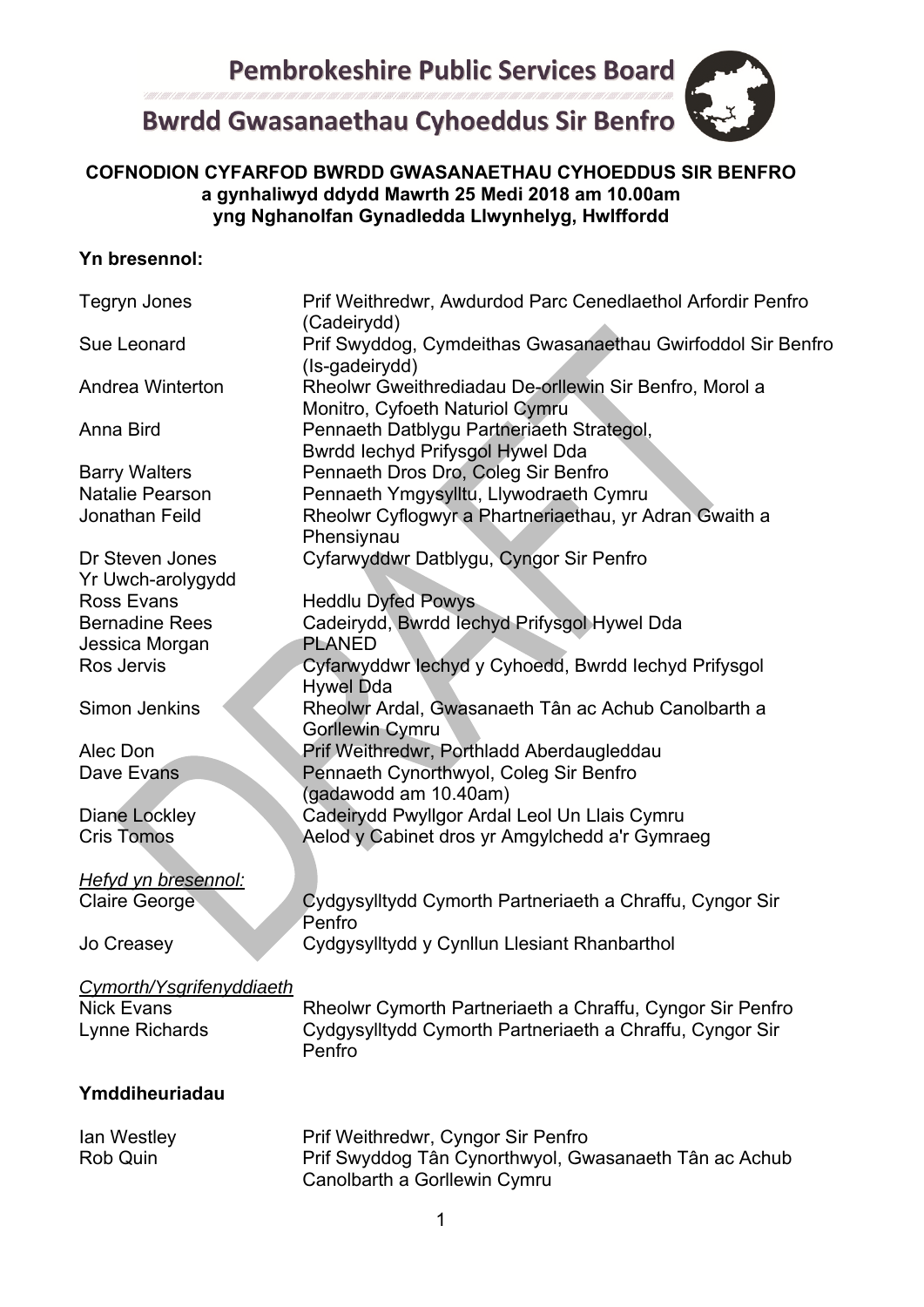| Sarah Jennings            | Cyfarwyddwr Partneriaethau a Gwasanaethau Corfforaethol,<br>Bwrdd Iechyd Prifysgol Hywel Dda |
|---------------------------|----------------------------------------------------------------------------------------------|
| <b>Christine Harley</b>   | Pennaeth Uned Cyflawni Lleol Dyfed Powys, Y Gwasanaeth                                       |
| <b>Rowland Rees-Evans</b> | <b>Prawf Cenedlaethol</b><br>Cadeirydd, Awdurdod Tân ac Achub Canolbarth a Gorllewin         |
|                           | Cymru                                                                                        |
| Y Cyng. David Simpson     | Arweinydd, Cyngor Sir Penfro                                                                 |

Cychwynnodd y cyfarfod am 10.05am.

## **1. Croeso ac Ymddiheuriadau**

Gwnaed y cyflwyniadau a chroesawodd y Cadeirydd DL i'w chyfarfod cyntaf. Cafwyd ymddiheuriadau gan y rheiny a restrir uchod.

## **2. Cofnodion y cyfarfod blaenorol**

Gofynnodd CT am gael ei ychwanegu at y rhestr o'r rhai a oedd yn bresennol, ac yn dilyn y diwygiad hwnnw, cytunwyd bod cofnodion y cyfarfod diwethaf a gynhaliwyd ddydd Mawrth 17 Gorffennaf 2018 yn gofnod cywir.

#### **3. Pwyntiau Gweithredu**

#### 4 – Diweddariad y Grŵp Eiddo

Nododd SPJ fod cyfarfod wedi cael ei gynnal ym mis Awst i drafod ymhellach y cysyniad o gael Hyb Cymunedol yn Abergwaun. Dywedwyd y byddai cyd-weithwyr y Bwrdd Iechyd yn anfon gwybodaeth am ofynion y gofod erbyn diwedd mis Medi. Nododd BR fod y trafodaethau ynghylch safle Abergwaun yn rhan o drafodaeth ehangach a oedd yn ymwneud â datblygu gweledigaeth helaethach o ran darparu gwasanaethau mewn ffyrdd gwahanol, yn ogystal â meithrin rhagor o gydnerthedd ledled gogledd Sir Benfro. Rhoddodd SPJ sicrwydd fod y drafodaeth ynghylch eiddo yn rhan o ofynion ehangach y cysyniad o hyb. Cytunodd y partneriaid y dylid threfnu isgrŵp i drafod hyn yn fanylach. Cytunodd BR i arwain hyn a sefydlu cyfarfod cychwynnol i bennu hyd a lled y prosiect, a'i gynllunio.

**BR – cyfeirnod eitem 7** 

#### **4. Diweddariad ar Brosiect y Cynllun Llesiant – Prosiect 1: Y Fframwaith Trawsnewid Recriwtio a Chyflogaeth**

Rhoddodd DE yr wybodaeth ddiweddaraf am y trafodaethau cychwynnol yn dilyn cyfarfod a gynhaliwyd ddiwedd mis Gorffennaf i drafod datblygu cynllun prosiect. Yn dilyn y cyfarfod hwn, roedd data ynghylch niferoedd y gweithwyr wedi cael eu casglu gan y rhan fwyaf o bartneriaid y Bwrdd Gwasanaethau Cyhoeddus, ac amcangyfrif nifer y rolau gwarchodedig yn y sefydliadau (e.e. athrawon, nyrsys). Ar sail hyn, roedd ffigurau o ran y galw am leoliadau profiad gwaith yn Sir Benfro wedi cael eu nodi a'u rhannu, a hynny yn ôl grwpiau oedran a statws cyflogaeth. Gan ddefnyddio'r wybodaeth hon, roedd amcangyfrif pellach o'r galw am gyfanswm nifer y diwrnodau gwaith a oedd yn ofynnol wedi cael ei ddatblygu, a oedd yn dangos bod 2% o'r oriau gwaith a oedd ar gael gan aelod-sefydliadau'r Bwrdd Gwasanaethau Cyhoeddus yn angenrheidiol i gyflawni gofynion o ran lleoliadau/treialon neu brofiad gwaith. Amlygwyd yn benodol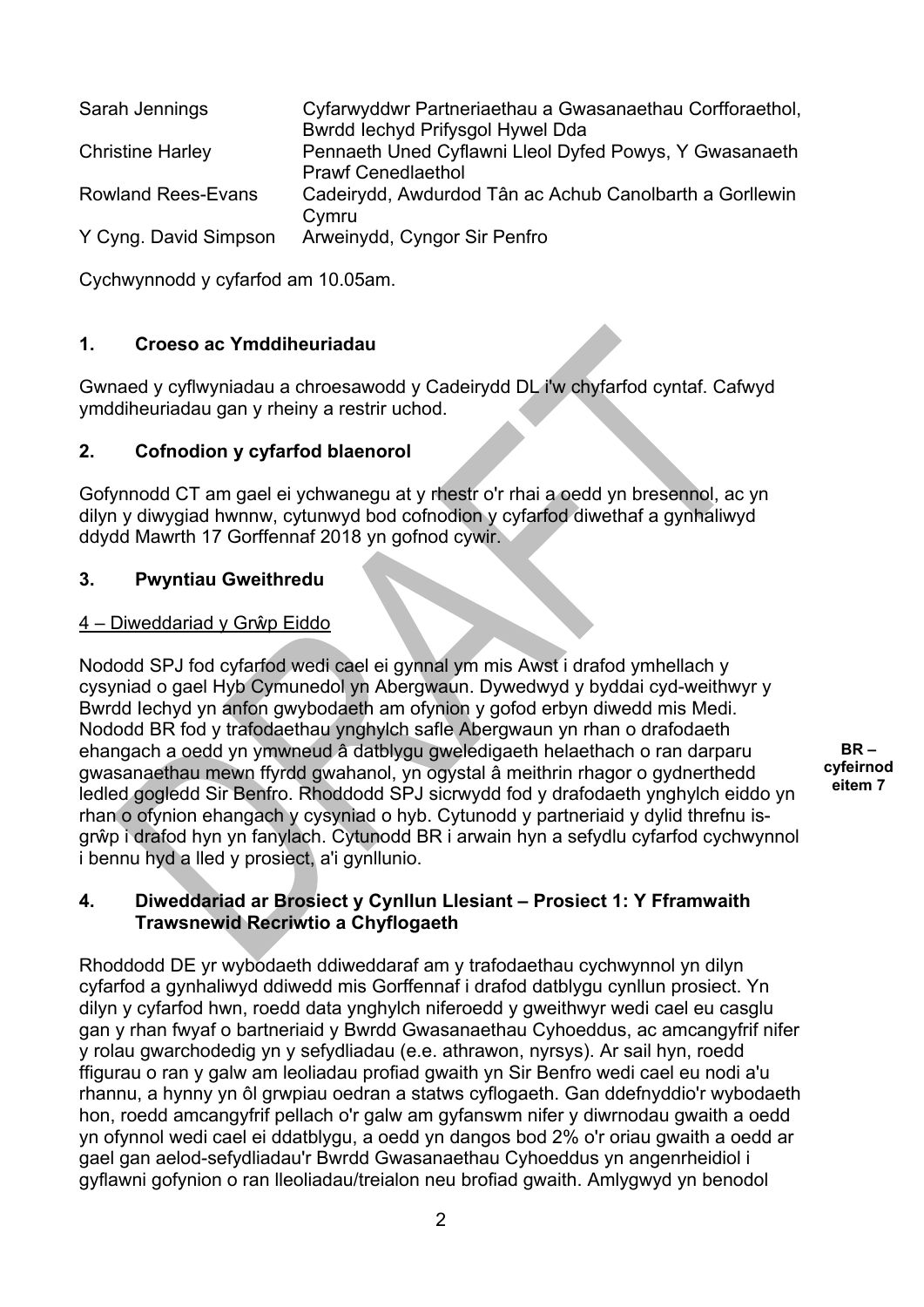bwysigrwydd profiad gwaith i bobl ifanc o ran rhoi hwb iddynt a darparu'r sgiliau a'r profiad y mae arnynt eu hangen ar gyfer y gweithle.

Amlinellodd DE hefyd fformat Diwrnod Gyrfaoedd blynyddol Coleg Sir Benfro a gynhaliwyd ym mis Ionawr. Byddai'r Diwrnod Gyrfaoedd nesaf yn cael ei gynnal ar 22 Ionawr 2019, a gofynnodd am gymorth gan bartneriaid y Bwrdd Gwasanaethau Cyhoeddus nad oeddent eisoes yn ei fynychu'n rheolaidd.

Trafodwyd y cynnig yn gryno. Nododd AD bwysigrwydd sicrhau bod y broses o drefnu profiad gwaith yn un mor anfiwrocrataidd â phosibl a'i bod yn ystyried y defnydd o lefelau gwahanol o brofiad gwaith, er enghraifft rhwng tri diwrnod a chwe mis, gyda thaliad ar gyfer cynlluniau hwy. Awgrymodd CT hefyd y gellid ystyried bancio amser yn rhan o'r cynllun. Rhoddodd partneriaid y Bwrdd Gwasanaethau Cyhoeddus gefnogaeth i'r prosiect mewn egwyddor, gan nodi'r angen am ragor o waith, yn cynnwys:

- Diffinio 'lleoliad' yr hyn a olygid gan hyn, amrywiad o ran pa mor hir y gallai bara, ac ati.
- Ymgysylltu â phobl ifanc i bennu'r hyn yr oedd arnynt eu hangen o'r lleoliadau
- Sicrhau bod dadansoddiad o'r modd y mae lleoliadau yn effeithio ar bobl ifanc, a'r sefydliadau ehangach y cânt eu lleoli ynddynt, yn cael ei ddatblygu yn rhan o'r prosiect.

Cytunodd JF i arwain y gwaith o gysylltu â staff Adnoddau Dynol sefydliadau'r Bwrdd Gwasanaethau Cyhoeddus er mwyn pennu eu prosesau cyfredol o ran cynnig profiad gwaith a chynnal gwiriadau DBS, ac ati. Nodwyd y byddai diweddariad pellach yn cael ei gyflwyno yn y cyfarfod dilynol.

**DE/JF** 

# **5. Llythyr gan Gomisiynydd Cenedlaethau'r Dyfodol a'r Comisiynydd Plant**

Eglurodd NE fod llythyr wedi dod i law gan Gomisiynydd Cenedlaethau'r Dyfodol a'r Comisiynydd Plant a oedd yn nodi eu diddordeb mewn dysgu am drefniadau'r Bwrdd Gwasanaethau Cyhoeddus o ran sicrhau bod ei waith yn gydnaws â'r Bwrdd Partneriaeth Rhanbarthol, yn ogystal â chanfod pa mor effeithiol yr oedd y trefniadau hyn o ran bodloni gofynion statudol Deddf Llesiant Cenedlaethau'r Dyfodol a'r Ddeddf Gwasanaethau Cymdeithasol a Llesiant, yn ein barn ni.

Nododd NE ei fod wedi trafod y llythyr hwn â Martyn Palfreman, y Pennaeth Cydweithredu Rhanbarthol, a chyd-weithwyr y Byrddau Gwasanaethau Cyhoeddus yng Ngheredigion a Sir Gaerfyrddin, a bod ystyriaeth yn cael ei rhoi i'r opsiwn o sefydlu grŵp rhanbarthol o swyddogion y Byrddau Gwasanaethau Cyhoeddus/Byrddau Partneriaeth Rhanbarthol.

Nododd RJ fod angen bod yn fwy craff wrth gydnabod y gofyniad i wella'r ddeialog rhwng y Byrddau Partneriaeth Rhanbarthol a'r Byrddau Gwasanaethau Cyhoeddus, a bod yna werth ychwanegol i sicrhau deialog barhaus wrth drafod yr un ardal a phoblogaeth. Nododd SL hefyd fod yna orgyffwrdd amlwg rhwng ymgysylltu â dinasyddion a gweithio gyda chymunedau, a bod holl gynlluniau llesiant y rhanbarth yn cynnwys yr un ffocws cymunedol. Nodwyd rhywfaint o'r gwaith da a oedd wedi deillio o sicrhau cydnawsedd rhwng y Bwrdd Gwasanaethau Cyhoeddus a'r Bwrdd Partneriaeth Rhanbarthol yn ystod y gwaith o Asesu Llesiant/Asesu'r Boblogaeth a Chynllunio Llesiant.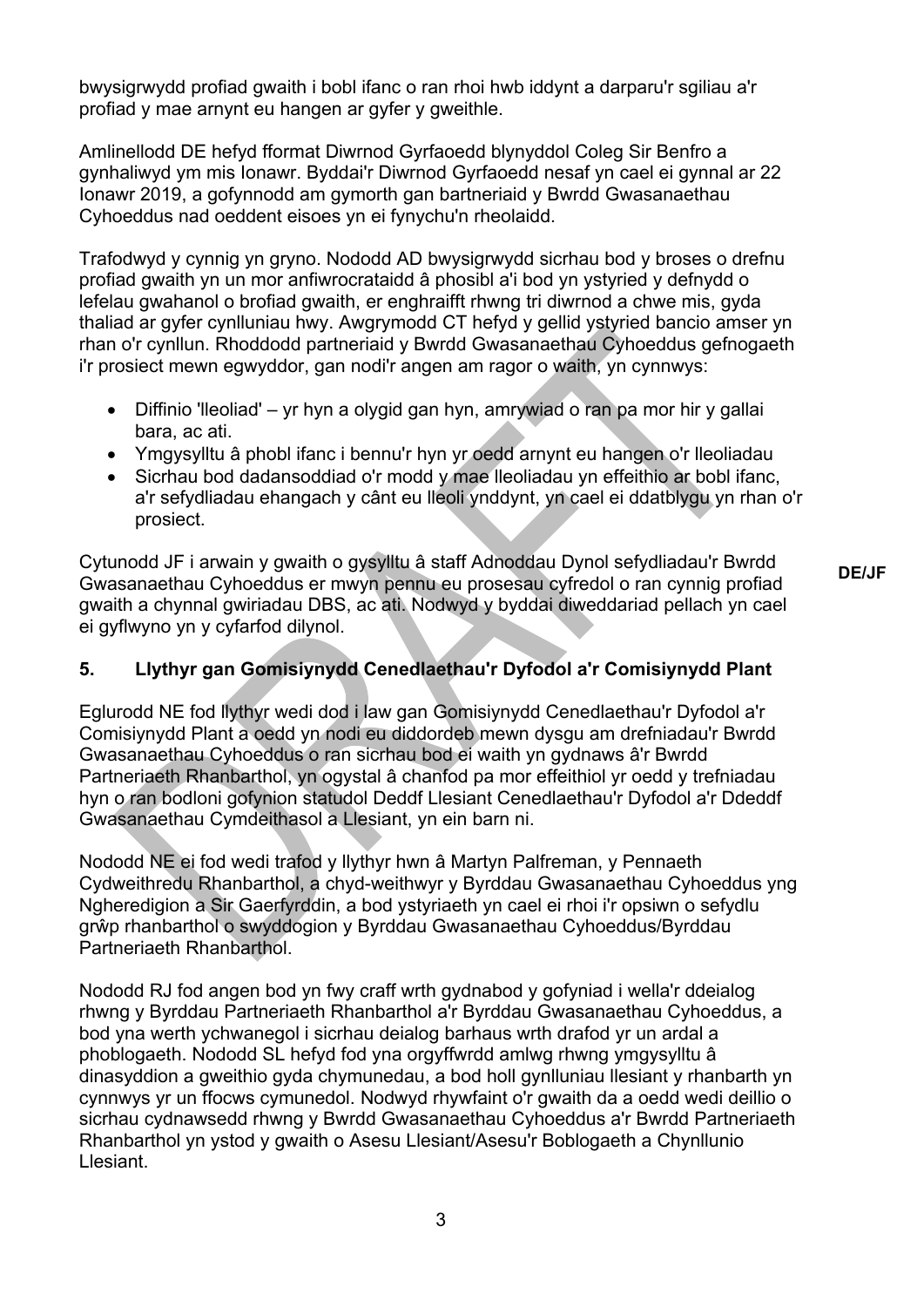Dywedodd RJ y gallai fod yna gyfle i fanteisio ar rywfaint o adnoddau trawsnewid gan y Bwrdd Partneriaeth Rhanbarthol i gefnogi'r gwaith o gyflawni elfennau cymunedol y cynlluniau llesiant. Nododd hefyd ei bod wedi datblygu diagram a oedd yn dangos y penderfynyddion ehangach o ran iechyd, ynghyd â'r cysylltiadau rhwng y gwaith o gefnogi llesiant a oedd yn cael ei wneud mewn amrywiaeth o sefydliadau. Nodwyd y byddai hyn yn cael ei ddosbarthu i'r partneriaid er gwybodaeth.

Nodwyd y byddai NE yn siarad â chyd-weithwyr ynglŷn â chydgysylltu ymateb rhanbarthol i'r Comisiynwyr. Awgrymwyd hefyd y dylid ychwanegu cofnodion y Bwrdd Partneriaeth Rhanbarthol at agendâu'r Bwrdd Gwasanaethau Cyhoeddus yn y dyfodol, a hynny fel eitem sefydlog er gwybodaeth, ac y dylid gwahodd Martyn Palfreman i'r cyfarfod dilynol er mwyn rhoi'r wybodaeth ddiweddaraf am agenda'r Bwrdd Partneriaeth Rhanbarthol a'r gronfa drawsnewid.

# **6. Y System Wybodaeth Ddigidol**

Nododd NE fod yr adroddiad a ddosbarthwyd yn ddiweddariad ar y gwaith a wnaed hyd hynny o ran datblygu system wybodaeth ddigidol ranbarthol, ac amlinellodd nifer o opsiynau yr oedd angen gwneud gwaith manylach yn eu cylch.

Trafododd y partneriaid yr adroddiad a nododd RJ fod yna gynlluniau ar y gweill i ddatblygu system debyg o dan ARCH, sef y cydweithrediad rhanbarthol ar gyfer iechyd yn Ne-orllewin Cymru. Roedd y prosiect yn ystyried datblygu system i drawsnewid data yn wybodaeth er mwyn gwella arferion gweithio, ynghyd â gwella canlyniadau i ddinasyddion. Roedd yna bosibilrwydd y gellid sicrhau cyfranogiad ehangach gan Brifysgol Abertawe, a hynny o dan faner prosiect ARCH. Awgrymodd NP hefyd y dylid cysylltu â Karen Fullerton, sef arweinydd digidol Llywodraeth Cymru. Cynigiodd AD hefyd gymorth gan Borthladd Aberdaugleddau.

Cefnogodd y Bwrdd Gwasanaethau Cyhoeddus yr argymhelliad y dylid gwneud gwaith datblygu pellach mewn perthynas â'r system wybodaeth ddigidol er mwyn sicrhau y gellid ymchwilio'n fanylach i'r cyfleoedd cyllido posibl, yn ogystal â'r potensial am ragor o gydweithredu rhanbarthol. Cytunodd y Bwrdd Partneriaeth Rhanbarthol i gael diweddariad pellach maes o law.

# **7. Cynllunio a Phennu Hyd a Lled y Prosiect**

# Prosiect 4 – Gwneud Pethau yn Wahanol

Yn dilyn trafodaethau cynharach o dan eitem 3, cytunwyd bod y cynnig hwn yn cyd-fynd yn dda â'r canlyniad lefel uchel ar gyfer Prosiect 4 o ran Gwneud Pethau yn Wahanol. Cadarnhawyd y byddai BR a chyd-weithwyr o'r maes Iechyd yn arwain y gwaith hwn ac yn darparu nodyn briffio ar gyfer y cyfarfod dilynol, a fyddai'n nodi hyd a lled y prosiect a'r cynigion ar gyfer symud y gwaith yn ei flaen er mwyn i'r Bwrdd Gwasanaethau Cyhoeddus ei ystyried.

# Prosiect 5 – Dathlu'r Awyr Agored

Rhoddodd NE drosolwg o'r hyn y cytunwyd arno yn y Cynllun Llesiant ar gyfer y prosiect hwn.

**BR** 

**RJ**

**NE**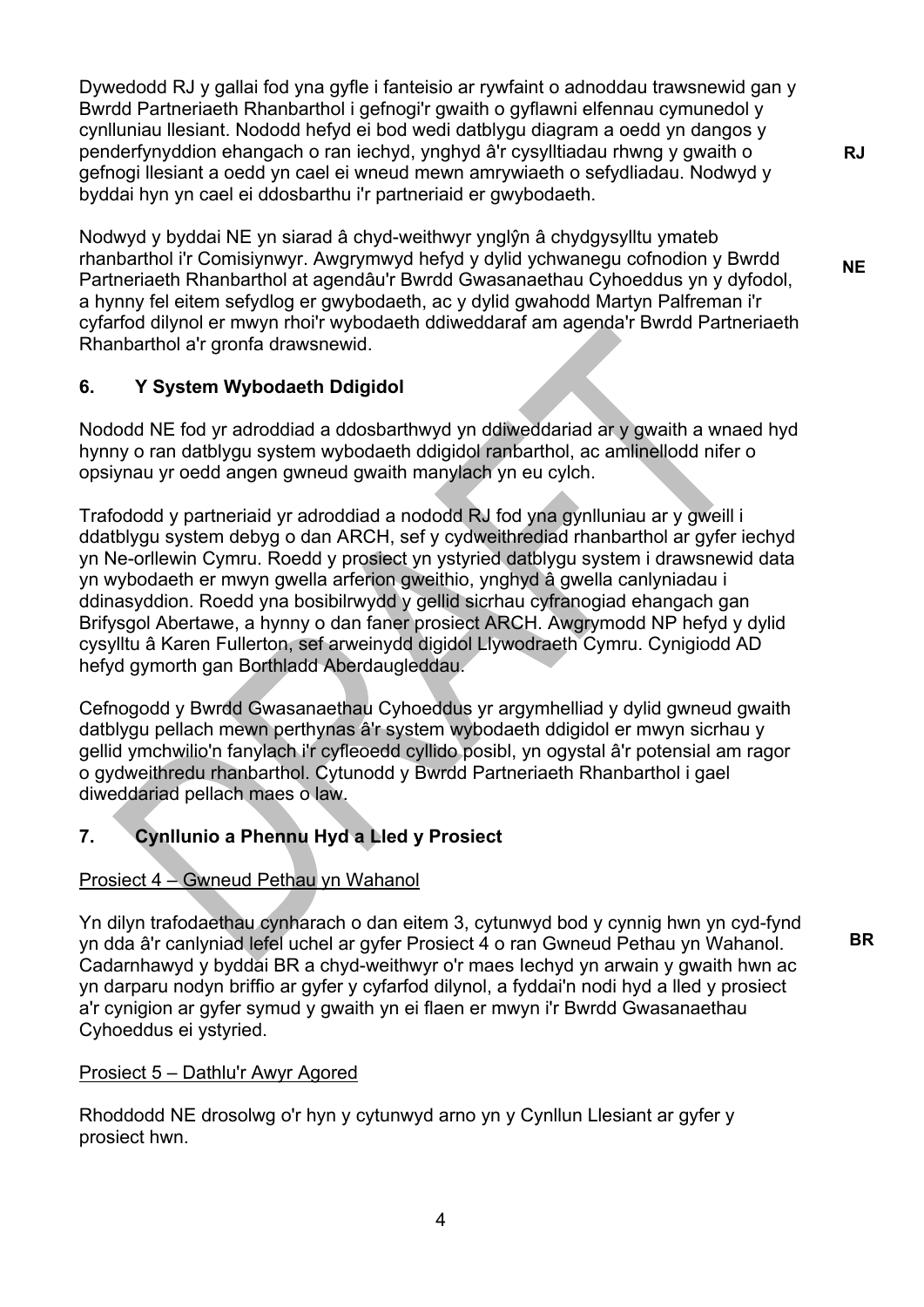Nododd RJ fod Ceredigion a Sir Gaerfyrddin wedi sefydlu is-grwpiau i ystyried atebion cymdeithasol a gwyrdd ar gyfer iechyd, a bod yna gynllun ar y gweill i sefydlu grŵp arall ledled ardaloedd y tri Bwrdd Gwasanaethau Cyhoeddus, y byddai RJ yn ei gadeirio, gan ddechrau ym mis Ionawr 2019. Byddai'r cynnig hwn yn cael ei drafod ymhellach ag aelodau'r Byrddau Gwasanaethau Cyhoeddus yng Ngheredigion a Sir Gaerfyrddin. Yn amodol ar y trafodaethau hyn, byddai cynrychiolwyr priodol o'r Byrddau Gwasanaethau Cyhoeddus yn cael eu gwahodd i ymuno â'r is-grŵp, fel y bo hynny'n briodol.

Nododd AW ei bod wedi cydweithio â'r Bwrdd Iechyd mewn perthynas â hyn a bod yna bosibilrwydd o ddenu cyllid i gefnogi prosiect rhanbarthol. Mynegwyd pryder bod y prosiect wedi'i anelu at faterion eraill heblaw materion Iechyd, ond rhoddodd RJ sicrwydd i'r partneriaid fod gwaith eisoes yn cael ei wneud yng Ngheredigion i archwilio meysydd eraill heblaw iechyd. Nodwyd bod yna nifer o asedau y gellid eu defnyddio i gefnogi'r gwaith hwn, gan gynnwys prosiect Seilwaith Gwyrdd Sir Benfro (byddai dolen i'r cynllun gweithredu yn cael ei dosbarthu), yn ogystal â'r gwaith a oedd yn cael ei wneud gan Rwydwaith Ysgolion Awyr Agored Sir Benfro.

Dywedodd NE wrth y partneriaid ei fod wedi cysylltu â Liz Western o Iechyd Cyhoeddus Cymru, a hynny ar ran y Rhwydwaith gan fod yr aelodau yn awyddus i weithio gyda'r Bwrdd Gwasanaethau Cyhoeddus i roi rhywfaint o weithgareddau'r prosiect hwn ar waith. Dywedodd NE y byddai'n cwrdd â LW i drafod y cyfle hwn yn fanylach.

# **8. Diweddariad ar Brosiect y Cynllun Llesiant**

# Prosiect 2 – Asesiad Risg o ran yr Amgylchedd a Newid yn yr Hinsawdd

Rhoddodd AW yr wybodaeth ddiweddaraf am y trafodaethau a gynhaliwyd ynghylch pennu cwmpas y gwaith o gyflawni'r prosiect a'r cynigion i sefydlu grŵp prosiect, yn ogystal â defnyddio'r fethodoleg a bennwyd gan Cyfoeth Naturiol Cymru i gynnal Asesiad Risg o ran yr Hinsawdd.

Yn dilyn trafodaeth fer, cytunwyd ar y cylch gorchwyl a'r fethodoleg ar gyfer cynnal asesiad risg o ran yr hinsawdd. Enwebwyd AW yn Gadeirydd y grŵp prosiect, a nodwyd y byddai CT yn dod yn Is-gadeirydd. Dywedwyd y byddai aelodau'r Bwrdd Gwasanaethau Cyhoeddus yn dewis y cynrychiolwyr mwyaf priodol o'u sefydliadau i fod yn rhan o'r grŵp prosiect hwn, ac yn cyflwyno'r wybodaeth honno i CG. **PAWB/ CG** 

# Prosiectau 6, 7 ac 8 – Prosiectau cymunedol

Rhoddodd JM yr wybodaeth ddiweddaraf am ei rôl yn rhan o Banel Adolygu Annibynnol Llywodraeth Cymru, a oedd yn ystyried rôl a swyddogaethau Cynghorau Tref a Chymuned. Rhoddodd SL hefyd yr wybodaeth ddiweddaraf i'r partneriaid am elfen wirfoddoli'r prosiectau. Nodwyd y byddai dogfennau polisi mewn perthynas â hyn yn cael eu dosbarthu er gwybodaeth (Gwirfoddoli a Gwasanaethau Cyhoeddus yng Nghymru a Pholisi Gwirfoddoli Llywodraeth Cymru).

Cafwyd cyflwyniadau dilynol gan Karen Scott o PLANED ynghylch rôl Cydgysylltwyr Cydnerthedd a Llesiant Cymunedol, yn ogystal â chyflwyniad gan Matt Townsend, Cydgysylltydd Cydnerthedd a Llesiant Cymunedol, ynghylch ei waith gydag Ysgol Hook ac ysgolion uwchradd yn y sir. Nodwyd y byddai cyflwyniad KS yn cael ei ddosbarthu i'r partneriaid er gwybodaeth.

5

**SL** 

**LR** 

**LR** 

**NE** 

**RJ**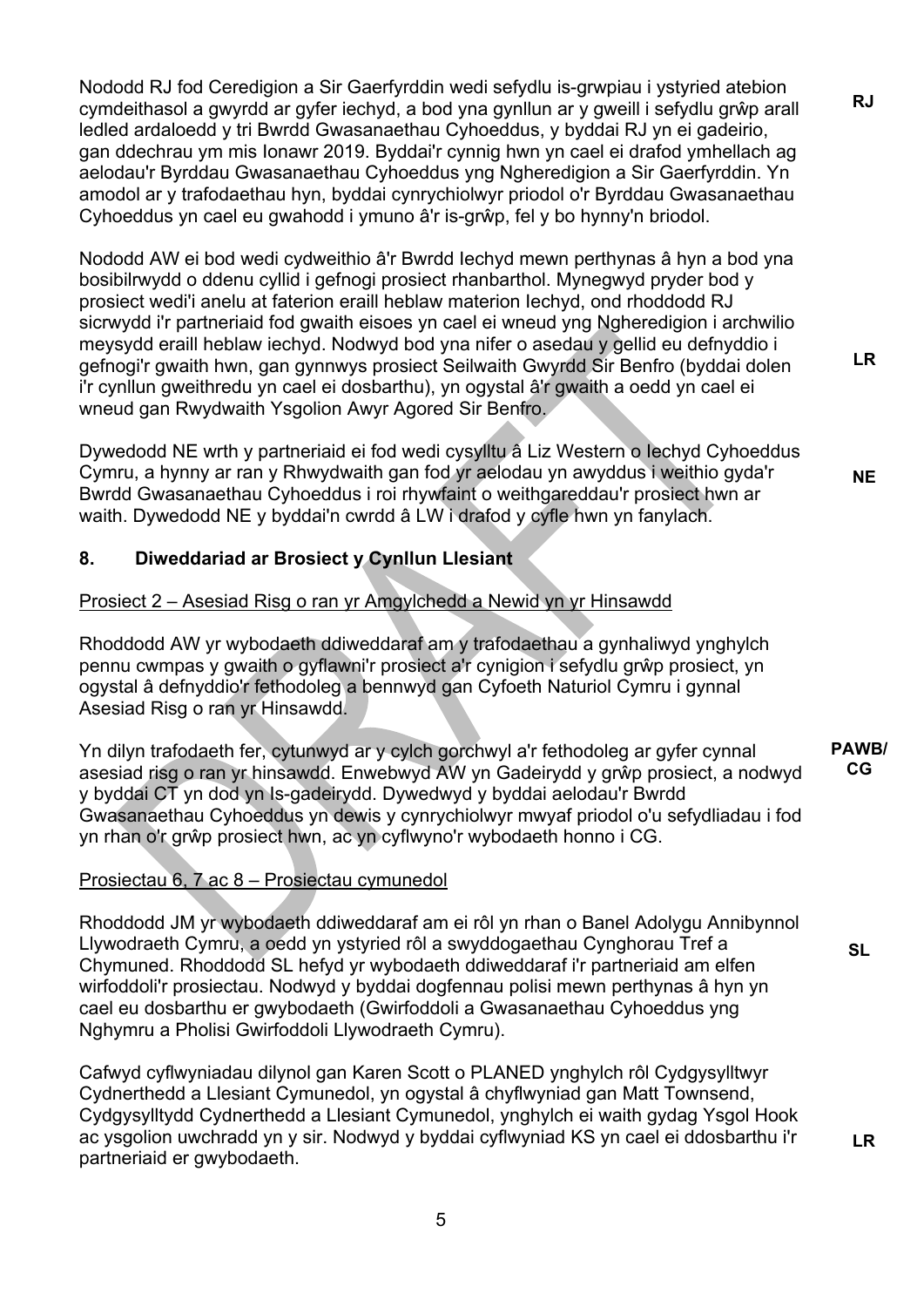Yn dilyn trafodaeth fer, cymeradwywyd cynllun y prosiect gan bartneriaid y Bwrdd Gwasanaethau Cyhoeddus. Cytunwyd hefyd i gynnal cyfarfod i ystyried argymhellion y Panel Adolygu Annibynnol, ymchwil y bwrdd gwaith a Siarter Cyngor Sir Penfro. Byddai CG yn trefnu'r cyfarfod hwn, a fyddai'n cynnwys cynrychiolwyr o Leisiau Sir Benfro dros Gydraddoldeb, Ieuenctid Sir Benfro a Fforwm Arfordir Sir Benfro, a hynny ar y cyd â'r Cyng. Ken Rowlands. Cymeradwywyd argymhelliad ychwanegol i SL gwrdd â'r rheiny sy'n gyfrifol am raglenni gwirfoddoli Sefydliadau'r Bwrdd Gwasanaethau Cyhoeddus.

# **9. Unrhyw Fater Arall**

Gofynnodd SL i'r partneriaid ymdrechu i hyrwyddo'r wobr Balchder yn Sir Benfro yn fwy, a hynny trwy eu sefydliadau a'u rhwydweithiau eu hunain, gan nad oedd yna lawer o enwebiadau wedi dod i law ar y pryd.

Cyfeiriodd NP at Oregon's Kitchen Table fel enghraifft o weithio gyda chymunedau y gallai'r partneriaid ei hystyried, a chytunodd i rannu'r gwaith ymchwil hwn â'r partneriaid.

**NP/LR** 

**CG** 

**SL** 

Nododd JF y byddai digwyddiad o'r enw 'Putting Ability First' yn cael ei gynnal yn Archifdy Sir Benfro ar 9 Tachwedd, sef cynllun wedi'i anelu at gyflogwyr a oedd yn seiliedig ar anabledd a chyflogaeth.

Dywedodd TJ wrth y partneriaid fod gan yr Awdurdod Parc Cenedlaethol ofyniad i lunio Cynllun Rheoli'r Parc Cenedlaethol bob pum mlynedd, a'i bod yn ofynnol i gyrff cyhoeddus ystyried hyn yn rhan o'u gwaith, er nad oedd yna restr ddiffiniedig o'r cyrff cyhoeddus yr oedd y gofyniad hwn yn berthnasol iddynt. Nododd fod y gwaith o ymgysylltu â chyrff cyhoeddus wedi bod yn ysbeidiol yn y gorffennol, a dywedodd ei fod yn gobeithio gwella hynny trwy sefydlu grŵp cyfeirio rhanddeiliaid, y byddai'r partneriaid yn cael eu gwahodd i fod yn rhan ohono.

Nododd JM y byddai digwyddiad yn ymwneud â'r economi gylchol yn cael ei gynnal ar 17 Hydref yn y Cwt Gwyrdd, Hwlffordd.

Daeth y cyfarfod i ben am 12.10pm.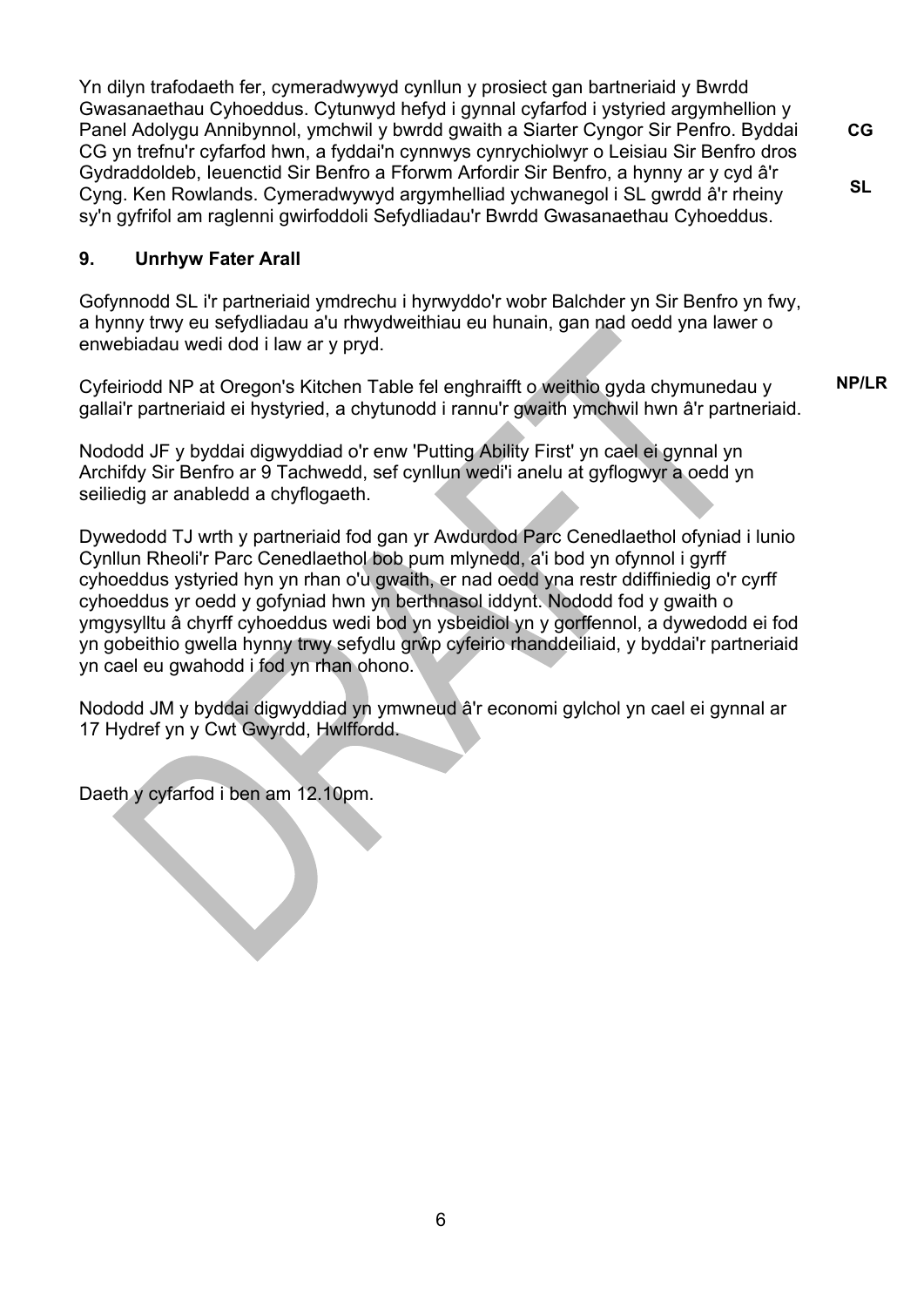| <b>ACTION LOG</b><br>Pembrokeshire Public Services Board Meeting, Tuesday 25th September 2018<br><b>Withybush Conference Centre, Haverfordwest</b> |                                                                                                                                                                                                                                                                                                                                                     |                                                                                                                                                                                                                                                                                                                                                                                                                                                                                                                                                                                                                                                                                                                                                                                                                                                                                                              |           |                    |                                                                   |
|----------------------------------------------------------------------------------------------------------------------------------------------------|-----------------------------------------------------------------------------------------------------------------------------------------------------------------------------------------------------------------------------------------------------------------------------------------------------------------------------------------------------|--------------------------------------------------------------------------------------------------------------------------------------------------------------------------------------------------------------------------------------------------------------------------------------------------------------------------------------------------------------------------------------------------------------------------------------------------------------------------------------------------------------------------------------------------------------------------------------------------------------------------------------------------------------------------------------------------------------------------------------------------------------------------------------------------------------------------------------------------------------------------------------------------------------|-----------|--------------------|-------------------------------------------------------------------|
| <b>Present</b>                                                                                                                                     | Tegryn Jones<br>Sue Leonard<br>Andrea Winterton<br>Anna Bird<br><b>Barry Walters</b><br>Natalie Pearson<br>Jonathan Feild<br>Dr Steven Jones<br>Supt. Ross Evans<br><b>Bernadine Rees</b><br>Jessica Morgan<br>Ros Jervis<br>Simon Jenkins<br>Alec Don<br>Dave Evans<br>Diane Lockley<br><b>Cris Tomos</b><br>In attendance<br><b>Claire George</b> | Chief Executive, PCNPA (Chair)<br>Chief Officer, PAVS (Vice-Chair)<br>SW Operations Manager Pembrokeshire, Marine and Monitoring, Natural Resources Wales<br>Head of Strategic Partnership Development, Hywel Dda University Health Board<br>Interim Principal, Pembrokeshire College<br>Head of Engagement, Welsh Government<br>Employer and Partnership Manager, DWP<br>Director of Development, Pembrokeshire County Council<br><b>Dyfed Powys Police</b><br>Chair, Hywel Dda University Health Board<br><b>PLANED</b><br>Director of Public Health, Hywel Dda University Health Board<br>Area Manager, MAWW Fire & Rescue Service<br>Chief Executive, Port of Milford Haven<br>Assistant Principal, Pembrokeshire College (left 10.40am)<br><b>Chair Local One Voice Wales Area Committee</b><br>Cabinet Member for Environment and Welsh Language<br>Partnership and Scrutiny Support Co-ordinator, PCC |           |                    |                                                                   |
| <b>Apologies</b>                                                                                                                                   | Jo Creasey<br><b>Support/Secretariat</b><br><b>Nick Evans</b><br>Lynne Richards<br>lan Westley<br>Rob Quin<br>Sarah Jennings<br><b>Christine Harley</b><br><b>Rowland Rees-Evans</b><br>Cllr. David Simpson                                                                                                                                         | Regional Well-being Plan Co-ordinator<br>Partnership & Scrutiny Support Manager, PCC<br>Partnership and Scrutiny Support Co-ordinator, PCC<br><b>Chief Executive, Pembrokeshire County Council</b><br>Assistant Chief Fire Officer, M&WW Fire & Rescue Service<br>Director of Partnerships & Corporate Services, Hywel Dda University Health Board<br>Head of Dyfed Powys Local Delivery Unit, National Probation Service<br>Chair, MAWW Fire Authority<br>Leader, Pembrokeshire County Council                                                                                                                                                                                                                                                                                                                                                                                                              |           |                    |                                                                   |
| No.                                                                                                                                                | <b>Action</b>                                                                                                                                                                                                                                                                                                                                       |                                                                                                                                                                                                                                                                                                                                                                                                                                                                                                                                                                                                                                                                                                                                                                                                                                                                                                              | Owner     | <b>Target Date</b> | <b>Resolution</b>                                                 |
| 1.                                                                                                                                                 | work experience                                                                                                                                                                                                                                                                                                                                     | <b>Project 1 - Recruitment and Employment Transformation Framework -</b><br>Contact HR staff within PSB organisations to determine existing processes for                                                                                                                                                                                                                                                                                                                                                                                                                                                                                                                                                                                                                                                                                                                                                    | <b>JF</b> | asap               | Meeting took place on<br>01.11.18. Update under<br>agenda item 6. |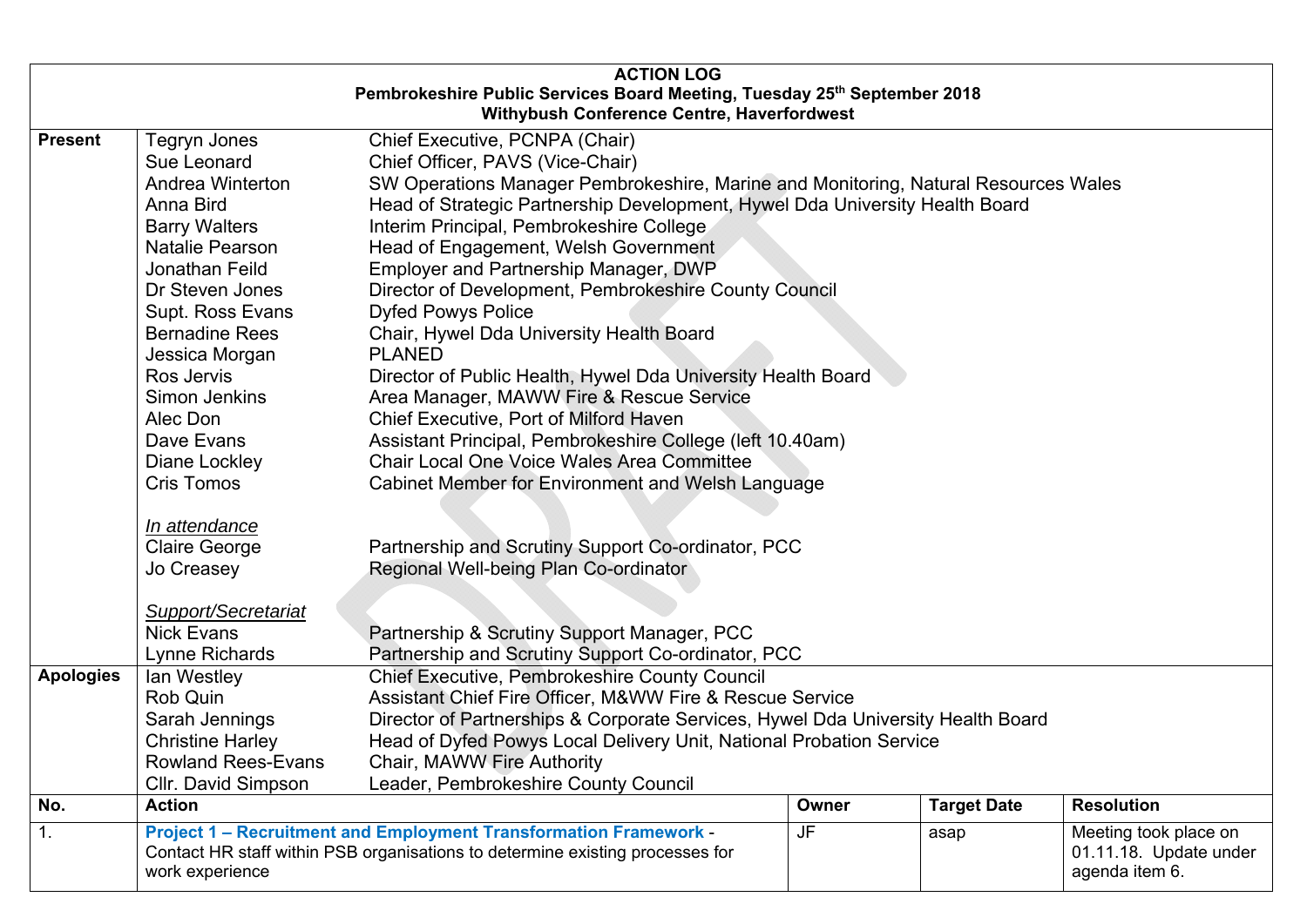| 2.               | <b>Project 1 - Recruitment and Employment Transformation Framework -</b><br>Provide an update report for the next meeting on progress and further work<br>requested as follows;<br>A definition of 'placement' – what is meant by this, variation in how long they might<br>last, etc.<br>Engagement with young people to determine what they need from placements<br>$\bullet$<br>An analysis of how placements impact on both young people and the wider<br>$\bullet$<br>organisations they are placed with should be built into the project | JF/DE        | 5 <sup>th</sup> November<br>2018 (report to<br>PSB Team) | As above.                                                                                               |
|------------------|------------------------------------------------------------------------------------------------------------------------------------------------------------------------------------------------------------------------------------------------------------------------------------------------------------------------------------------------------------------------------------------------------------------------------------------------------------------------------------------------------------------------------------------------|--------------|----------------------------------------------------------|---------------------------------------------------------------------------------------------------------|
| 3.               | 'Wider determinants of health' diagram to be circulated to PSB partners                                                                                                                                                                                                                                                                                                                                                                                                                                                                        | RJ/LR        | asap (when<br>received)                                  | <b>Circulated 25-10-2018</b>                                                                            |
| 4.               | Martyn Palfreman to be invited to next PSB meeting to provide an update on the<br>Regional Partnership Board transformation agenda and fund                                                                                                                                                                                                                                                                                                                                                                                                    | <b>NE</b>    | asap                                                     | On agenda - item 5.                                                                                     |
| 5.               | Project 4 - Doing Things Differently - Prepare a briefing note for the next<br>meeting to update partners on discussions around the concept of a Community<br>Hub in Fishguard                                                                                                                                                                                                                                                                                                                                                                 | <b>BR</b>    | 5 <sup>th</sup> November<br>2018 (report to<br>PSB Team) | Meeting arranged for 14th<br>December. Update<br>under agenda item 6.                                   |
| 6.               | Project 5 - Celebrating the Great Outdoors - Discuss proposal to set up one<br>sub-group to look at social and green solutions for health across region<br>(Carms./Ceredigion/Pembs.) with regional colleagues and update at next meeting                                                                                                                                                                                                                                                                                                      | <b>RJ</b>    | 20 <sup>th</sup> November<br>2018                        | Meeting between DPH<br>and regional PSB<br>managers held on<br>26.10.18. Update under<br>agenda item 6. |
| $\overline{7}$ . | Project 5 - Celebrating the Great Outdoors - Link to Pembrokeshire Green<br>Infrastructure project to be circulated to partners                                                                                                                                                                                                                                                                                                                                                                                                                | <b>LR</b>    | asap (when<br>received)                                  | <b>Circulated 31-10-2018</b>                                                                            |
| 8.               | Project 5 - Celebrating the Great Outdoors - Arrange a meeting with Liz<br>Western to discuss possible PSB involvement with Healthy Schools Network                                                                                                                                                                                                                                                                                                                                                                                            | <b>LR</b>    | asap                                                     | No progress to report                                                                                   |
| 9.               | <b>Project 2 - Environmental and Climate Change Risk Assessment - PSB</b><br>partners to identify most appropriate representative from their organisation to sit<br>on project group and forward details to Claire George                                                                                                                                                                                                                                                                                                                      | <b>ALL</b>   | asap                                                     | On agenda $-$ item 6                                                                                    |
| 9.               | Projects 6, 7 and 8 - Community themed projects - Circulate policy<br>documents (Volunteering and Public Services in Wales and Welsh Government<br><b>Volunteering Policy)</b>                                                                                                                                                                                                                                                                                                                                                                 | <b>SL/LR</b> | asap                                                     | <b>Circulated 04-10-2018</b>                                                                            |
| 10.              | Circulate presentation on role of Community Resilience and Well-being Officers                                                                                                                                                                                                                                                                                                                                                                                                                                                                 | <b>LR</b>    | asap                                                     | <b>Circulated 16-10-2018</b>                                                                            |
| 11.              | Projects 6, 7 and 8 – Community themed projects - Arrange meeting to<br>consider the findings of the Independent Review Panel Review of the Community<br>and Town Council Sector, desktop research and PCC Charter.                                                                                                                                                                                                                                                                                                                            | CG           | asap                                                     | Update under agenda<br>item 6.                                                                          |
| 12.              | Projects 6, 7 and 8 – Community themed projects – Meet with those<br>responsible for volunteering programmes within PSB organisations                                                                                                                                                                                                                                                                                                                                                                                                          | <b>SL</b>    | asap                                                     |                                                                                                         |
| 13.              | Forward links to research around working with communities (Oregon Kitchen<br>Table) for circulation to the group                                                                                                                                                                                                                                                                                                                                                                                                                               | NP/LR        | asap                                                     | Circulated 16-10-2018                                                                                   |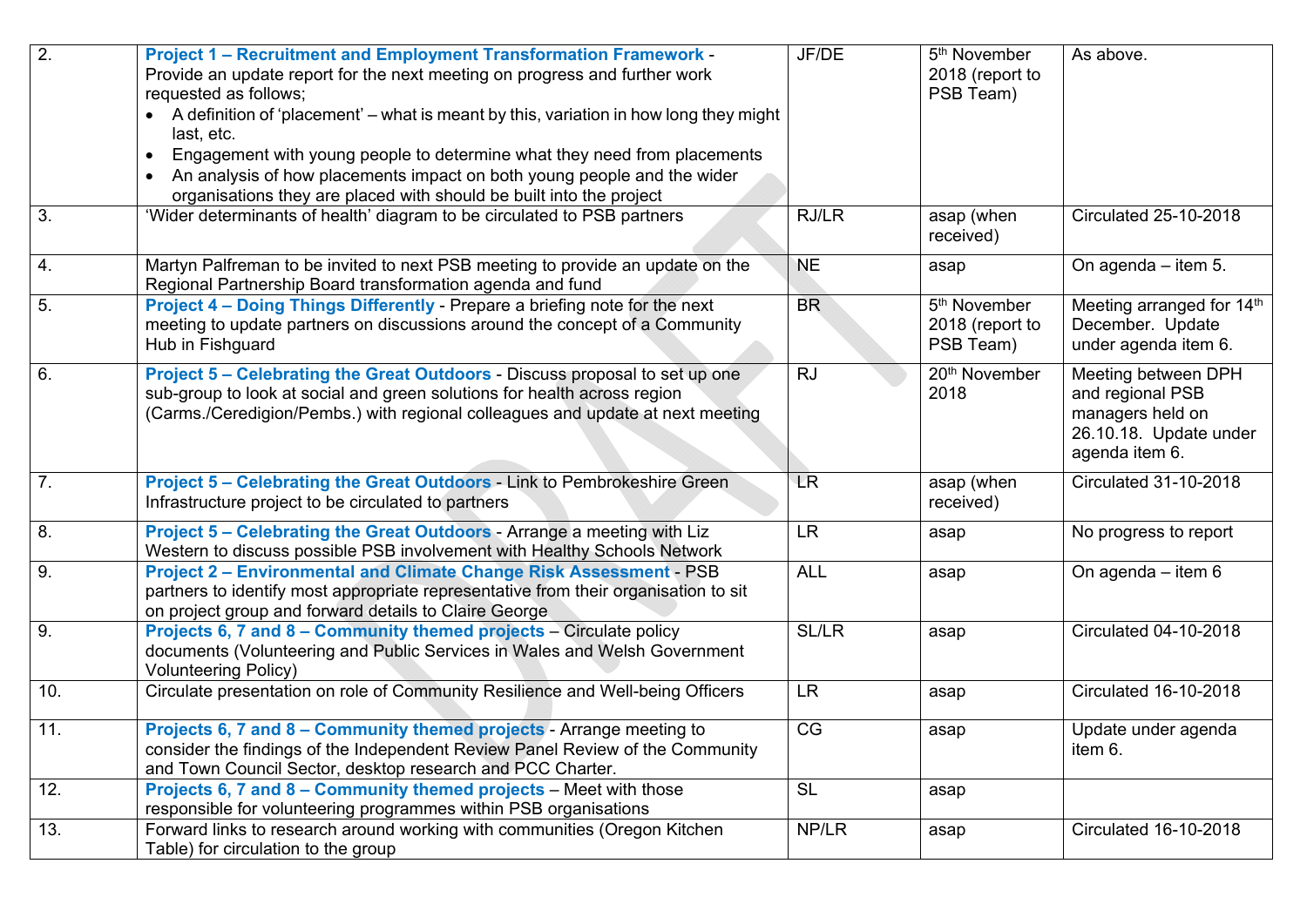

**Items 6a-e** 

| <b>DATE OF MEETING</b>   | 20 <sup>th</sup> November 2018                                                                                                                                                                                                                                                                                                                                                                                                                                                                                              |
|--------------------------|-----------------------------------------------------------------------------------------------------------------------------------------------------------------------------------------------------------------------------------------------------------------------------------------------------------------------------------------------------------------------------------------------------------------------------------------------------------------------------------------------------------------------------|
| <b>REPORT TITLE</b>      | <b>Well-being Plan project updates</b>                                                                                                                                                                                                                                                                                                                                                                                                                                                                                      |
| <b>PURPOSE</b>           | To receive updates on progress to deliver elements of the<br>following projects in the Well-being Plan:-<br>a) Project 1 - Recruitment and Employment Transformation<br>Framework (verbal update)<br>b) Project 2 - Environment and Climate Change Risk<br>Assessment (refer to separate report)<br>c) Project 4 – Doing Things Differently (verbal update)<br>d) Project $5$ – Celebrating the Great Outdoors (verbal<br>update)<br>e) Projects 6, $7 & 8 & 8$ - "Community"-themed projects (refer to<br>separate report) |
| <b>RECOMMENDATION(S)</b> | That the PSB notes progress to deliver the Well-being Plan.                                                                                                                                                                                                                                                                                                                                                                                                                                                                 |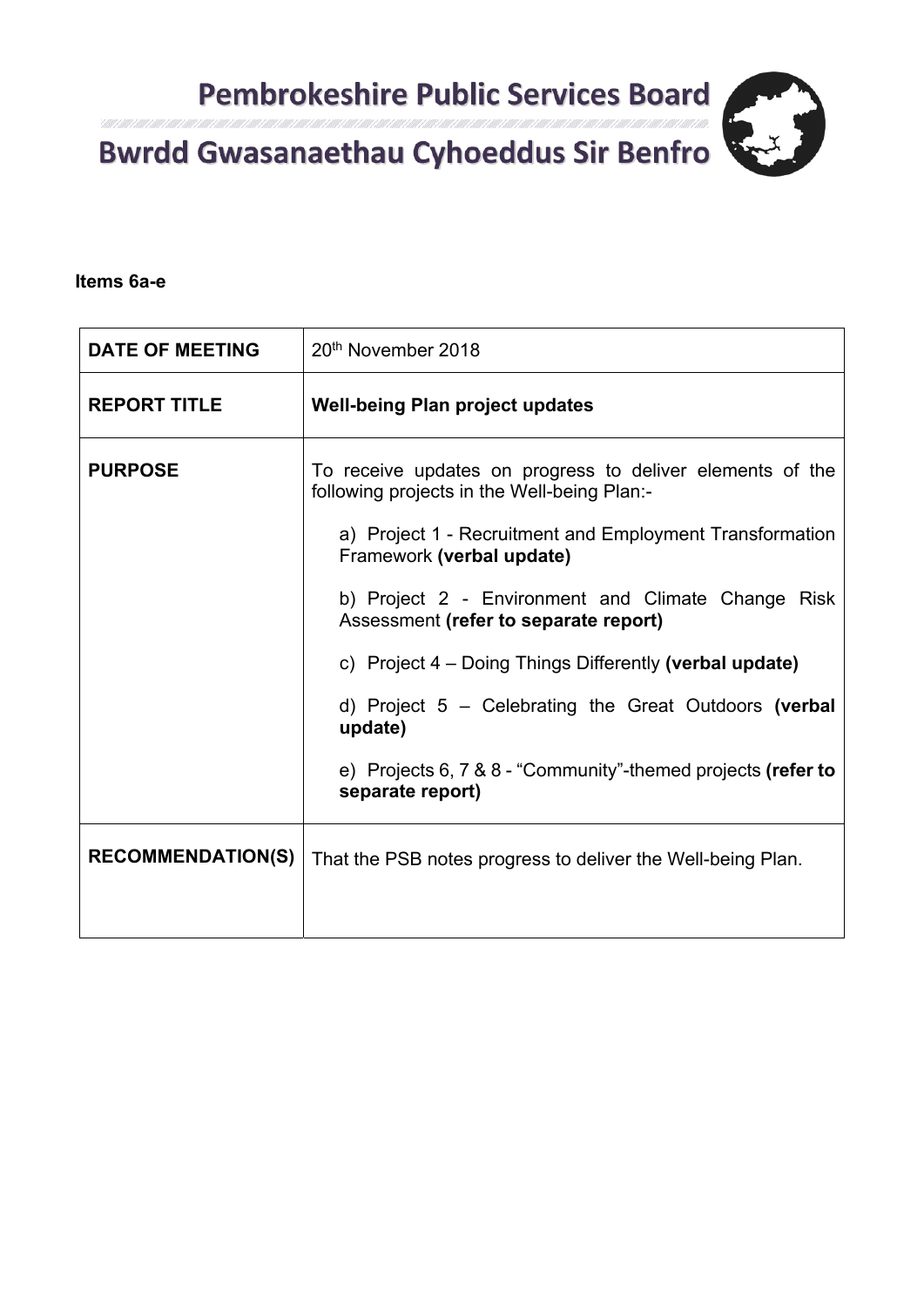Itali 1 Alli 1 Alli 1 Alli 1 Alli 1 Consultation respon

**Item 6b** 

| <b>DATE OF MEETING</b>   | 20 November 2018                                                                                                                                                                 |  |  |
|--------------------------|----------------------------------------------------------------------------------------------------------------------------------------------------------------------------------|--|--|
| <b>REPORT TITLE</b>      | Project 2 –<br><b>Environmental and Climate Change Risk Assessment</b><br>(CCRA)                                                                                                 |  |  |
| <b>PURPOSE</b>           | To update the PSB on the work to progress the climate<br>change risk assessment                                                                                                  |  |  |
| <b>RECOMMENDATION(S)</b> | That the PSB notes progress to date and continues to have<br>oversight of the development of the climate change risk<br>assessment and offers direction and input as appropriate |  |  |
| <b>AUTHOR</b>            | Claire George, Partnership and Scrutiny Support<br>Co-ordinator                                                                                                                  |  |  |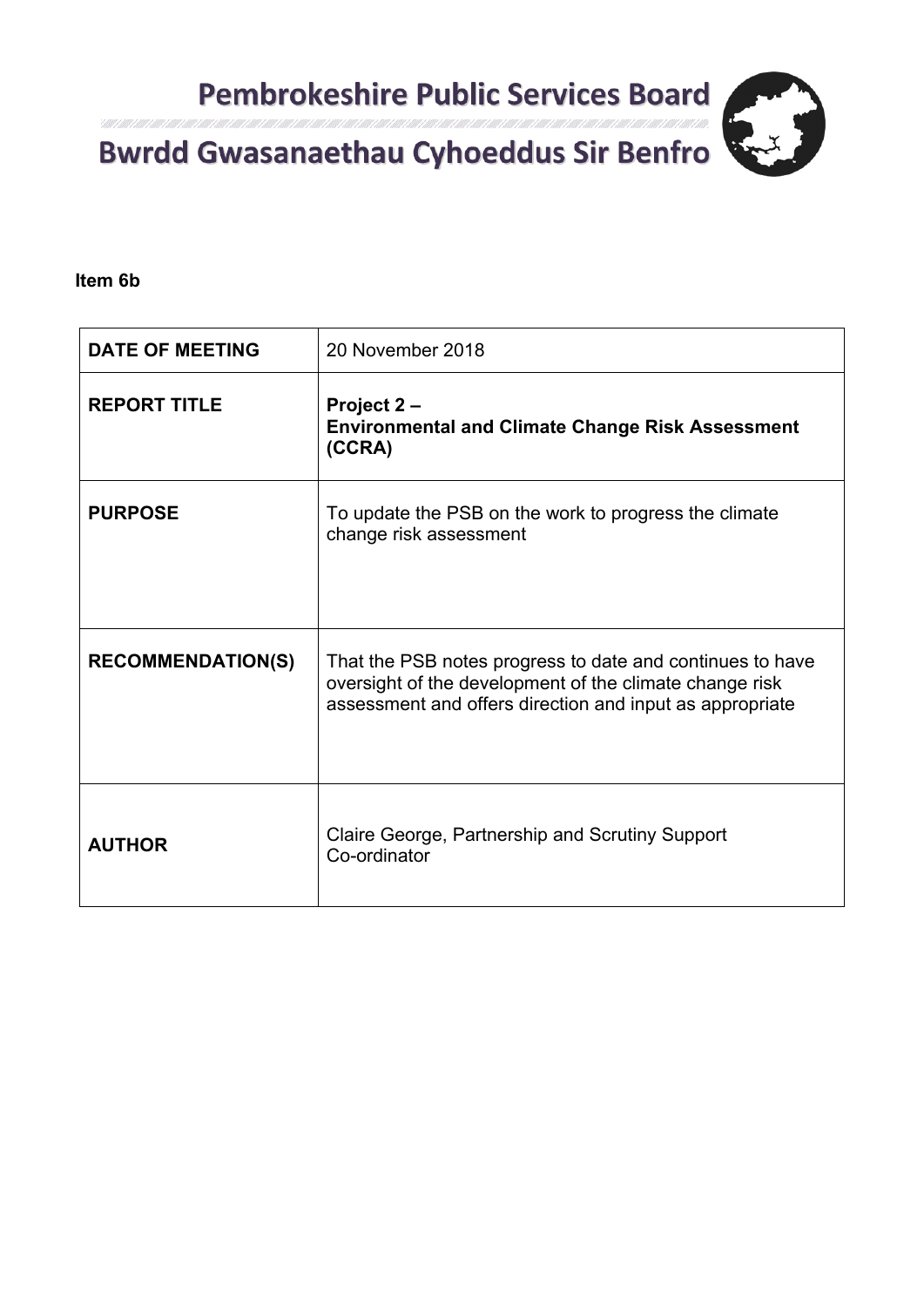# **Climate Change Risk Assessment for Pembrokeshire**

Members of Pembrokeshire PSB and partner organisations met on October 31st to develop the plan for the delivery of the Climate Change Risk Assessment.

| Andrea Winterton, Chair                | Ruth Lovell, PLANED                  |
|----------------------------------------|--------------------------------------|
| Cris Tomos, Vice Chair                 | Chris Jessop, TENP                   |
| Emma Davies, NRW                       | Jonathan Monk, Port of Milford Haven |
| <b>Claire Conroy HDUHB</b>             | Anna Malloy, Port of Milford Haven   |
| Jane Gibson, PCNPA                     | Steve Keating, PCC                   |
| Ant Rogers, Pembrokeshire Biodiversity | Jetske Germing, Pembrokeshire        |
| Partnership                            | <b>Coastal Forum</b>                 |
|                                        |                                      |
| Claire George, PSB support             |                                      |

The group discussed additional invitees who would add value to the work. These are Peter Davies, Dwr Cymru, NFU/FUW, and the National Trust and representatives will be invited to future meetings. The group suggested linking in to the expertise of the Local Resilience Forum Severe Weather Group. Other organisations work was recognised as adding to the depth and breadth and would be approached as corresponding members, including Cadw, Coastguard, RSL's, Crown Estate, Network Rail.

NRW have funding to engage a professional to develop the Climate Change Risk Assessments for Pembrokeshire, Carmarthenshire and Ceredigion. This resource will be supported by the PSB CCRA group to deliver a report to the April 2019 Pembrokeshire PSB meeting.

The group also considered some of the themes and areas for development in the risk assessment ranging from communities and places identified through the Shoreline Management Plan to health impacts on the vulnerable from hotter weather, transport infrastructure, and the range of impacts on agriculture from soil erosion to lack of fodder and water for animals.

| Oct 31st 2018   | Initial scoping meeting                                  |
|-----------------|----------------------------------------------------------|
| Nov 15th        | Comments back to NRW on proposed tender                  |
| December 5th    | All partners and identified stakeholders submit existing |
|                 | information and data gathering                           |
|                 | Tender released                                          |
| December 13th   | Meeting of Climate Change Risk Assessment steering group |
| Dec - Mar       | Tender returns                                           |
|                 | Tenders reviewed & contract awarded                      |
|                 | Contractors meet with project group                      |
|                 | Contractors submit draft report                          |
| March 31st      | Consultants work complete                                |
| April 30th 2019 | Report to PSB                                            |

The group developed the **project plan** set our below to progress the work: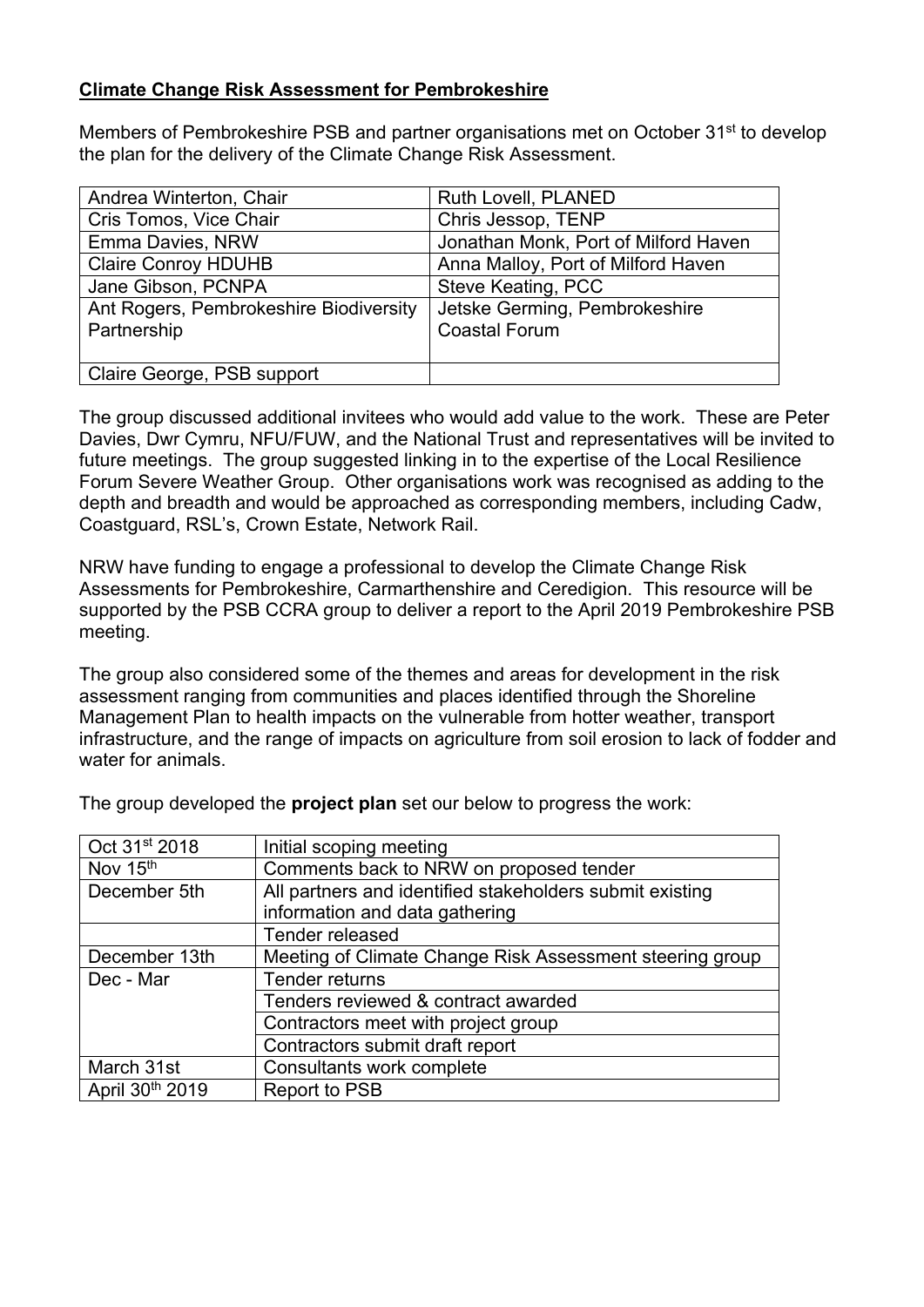

**Item 6e** 

| <b>DATE OF MEETING</b>   | 20 November 2018                                                                                                                                                                                                                                                                                       |  |  |
|--------------------------|--------------------------------------------------------------------------------------------------------------------------------------------------------------------------------------------------------------------------------------------------------------------------------------------------------|--|--|
| <b>REPORT TITLE</b>      | Project 6,7 & 8 update -<br><b>Community theme</b>                                                                                                                                                                                                                                                     |  |  |
| <b>PURPOSE</b>           | The project group met for the first time on 6 <sup>th</sup> November. This<br>paper updates the PSB on discussions and ideas emerging<br>from the meeting. Please note - not all key partners were<br>available for this meeting therefore the actions and priorities<br>have yet to be fully defined. |  |  |
| <b>RECOMMENDATION(S)</b> | That the PSB has oversight of the progress to deliver<br>elements of the community-themed projects in the Well-being<br>Plans and provide leadership and guidance to the work as<br>appropriate                                                                                                        |  |  |
| <b>AUTHOR</b>            | Sue Leonard, Chief Officer PAVS                                                                                                                                                                                                                                                                        |  |  |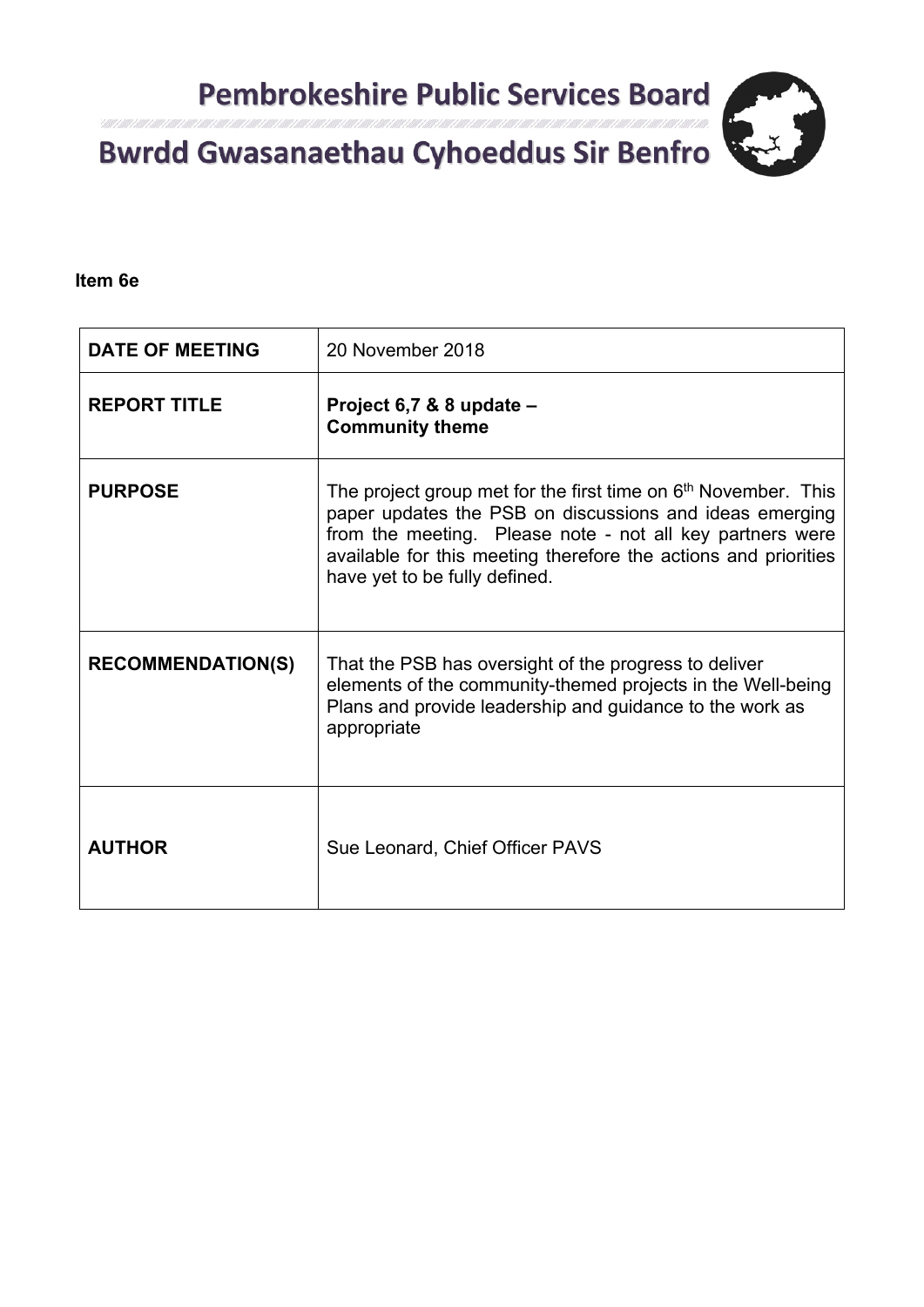## **Communities project group update**

In attendance:

| Sue Leonard, PAVS     | Nadine Farmer, Youth<br>Assembly                         | Jeremy Trew, MAWWF                                                |
|-----------------------|----------------------------------------------------------|-------------------------------------------------------------------|
| Mair Thomas, PCNPA    | Dan Shaw, PCC                                            | Sarah Worby, representing<br>Pembrokeshire Voices for<br>Equality |
| Liz Cartwright, HDUHB | Jetske Germing,<br><b>Pembrokeshire Coastal</b><br>Forum | Claire George, PSB support                                        |

Apologies received from:

| Jess Morgan, PLANED                              | Iwan Thomas, PLANED | Karen Scott, PLANED      |
|--------------------------------------------------|---------------------|--------------------------|
| Rosie Thomas, West Wales   Andrea Winterton, NRW |                     | <b>Cllr Ken Rowlands</b> |
| Care Partnership                                 |                     |                          |
| Diane Lockley, One Voice   Emma Davies, NRW      |                     |                          |
| Wales                                            |                     |                          |

The meeting focused on current and planned activity partners were undertaking. Through discussions, a number of opportunities to collaborate started to emerge.

#### **Engaging with young people**

Following previous discussions at PSB, the matter of the involvement of young people in the PSB and the Wellbeing Plan was raised. At the same time, PSB partner organisations are developing their thinking on how young people are engaged in governance structures.

NF described the youth engagement structures currently in place including School Councils, Pembrokeshire Youth Assembly, Community Youth Forums (facilitated by youth workers); Youth Forums (special interest groups); Milford Youth Council; Pembrokeshire Youth Bank (young people distributing small grants for projects led by young people), and the Junior Safeguarding Group. It was agreed that more work would be done on this area and be brought back to PSB for consideration.

#### **Developing a place based approach**

PLANED have a wealth of knowledge and experience working with communities, and will be working with 12 communities over the next two years to develop Community Well-being & Resilience Plans. A number of other partners have, or are looking to develop, community resources. These include Pembrokeshire Coast National Park Authority's community-based rangers; Hywel Dda University Health Board plans to involve local people in developing the proposed Integrated Community Networks; and PAVS' team of Community Connectors based in 4 localities in Pembrokeshire.

Town & Community Councils (T&CCs) are recognised as key partners in developing placebased approaches and services. This is borne out by the recommendations included in the recently published findings of the Welsh Government review into T&CCs. DS provided an overview of the Charter between PCC and T&CCs. There is little public awareness of what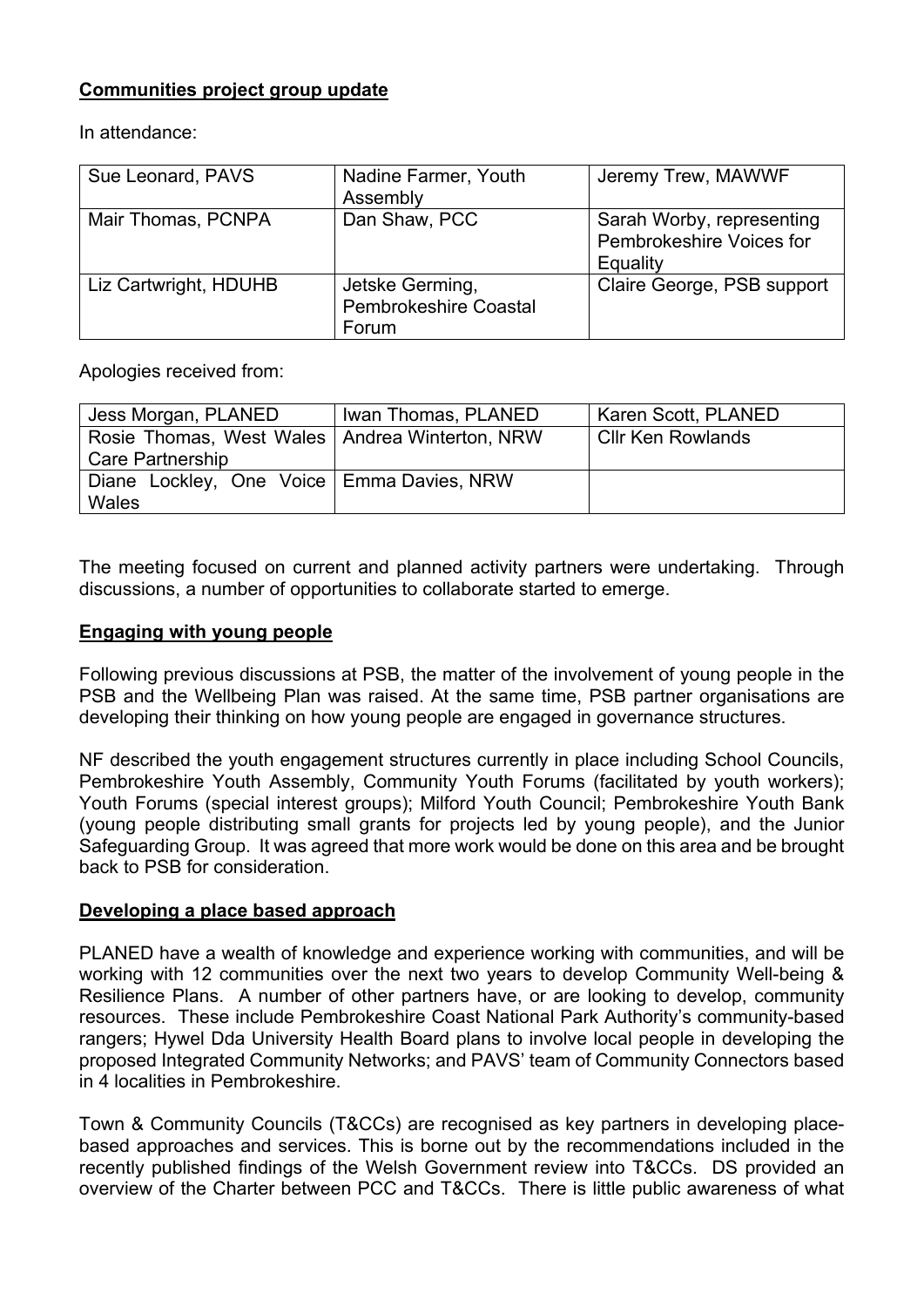T&CCs do and/or what they can do according to their statutory powers. One Voice Wales is the representative body for T&CCs in Pembrokeshire and have a seat on the PSB.

It was suggested that future frontline staff events take a place-based approach to support integrated and collaborative working. Work also needs to be done around developing a package of support for developing place-based services that maximise community assets.

# **Link to West Wales Care Partnership**

As set out in the Area Plan, the West Wales Care Partnership are looking at their methods for engagement. They are developing a Citizens Panel and an online portal. There are likely to be links to several of their work streams. It is important that their work is integrated with that of the Pembrokeshire PSB. Members of the PSB who also work through the WWCP are encouraged to support making these connections.

## **Engagement Plans**

There was broad agreement that we needed to move from **consultation** to **conversation.** It was also agreed that social media was an important tool for engagement, but was not the whole solution. LC reported on the work of the Consultation Institute who had worked with the Health Board on Transforming Clinical Services and confirmed that the Health Board was committing additional funding to building on the existing **Talking Health** programme to engage local people in developing community health and well-being solutions. LC said that drop-in sessions had been very useful in the TCS process and that it was important to talk to people where they met, rather than inviting them to special meetings.

SL reminded group members that Pembrokeshire had a Community Engagement Framework (now outdated) and a Pembrokeshire Co-production Network (PCN), which met infrequently due to lack of resources and leadership. (**Note**: the PLANED Network Co-ordinator will be organising a meeting of the PCN in January 2019)

Various members of the group have established meeting arrangements and engagement events including:

- PSB meets 5 times per year
- Youth Assembly meets once a month including links to junior safeguarding, additional learning needs, children with medical conditions and looked after children as well as school and community youth councils
- Pembrokeshire Voices for Equality meet quarterly
- One Voice Wales have quarterly meetings
- Community Forum Network has 2 events per year in June and November.

Partners are encouraged to work through these existing networks and identify other existing networks and events.

# **Online portals**

A number of partners expressed the intention to develop online platforms. Partners are keen to collaborate and coordinate these efforts to get best use of resources and most effective platforms.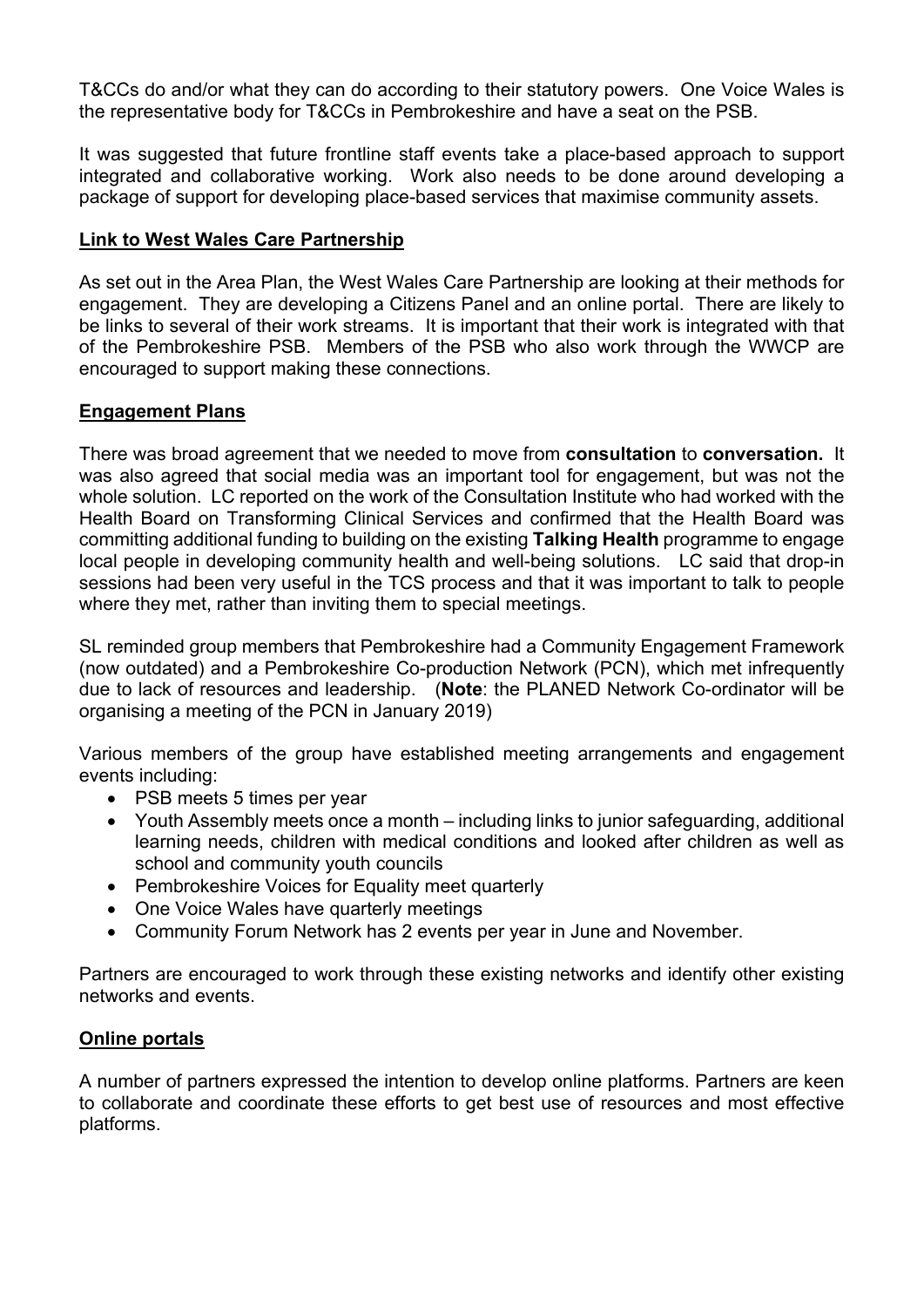## **Project ideas**

As the work of the Communities group develops, it is proposed that a number of project proposals are developed that may be worked up for funding applications. Due to the complexity of partnership working, a "drawdown" list of projects would mean the PSB is ready for any funding calls.

#### **Next steps**

PLANED are holding the next Community Forum Network 5<sup>th</sup> December at Pater Hall Pembroke Dock where the theme will be "Building Community Wealth".

Partners are encouraged to submit ideas for the next Community Forum Network that will be held in June 2019.

PLANED are planning Community leadership training in the spring of 2019. The content has yet to be defined and interested partners are welcome to contribute to form of the training.

Sue Leonard will follow up with the volunteer co-ordinator contacts provided.

A date for the next meeting will be arranged for January 2019.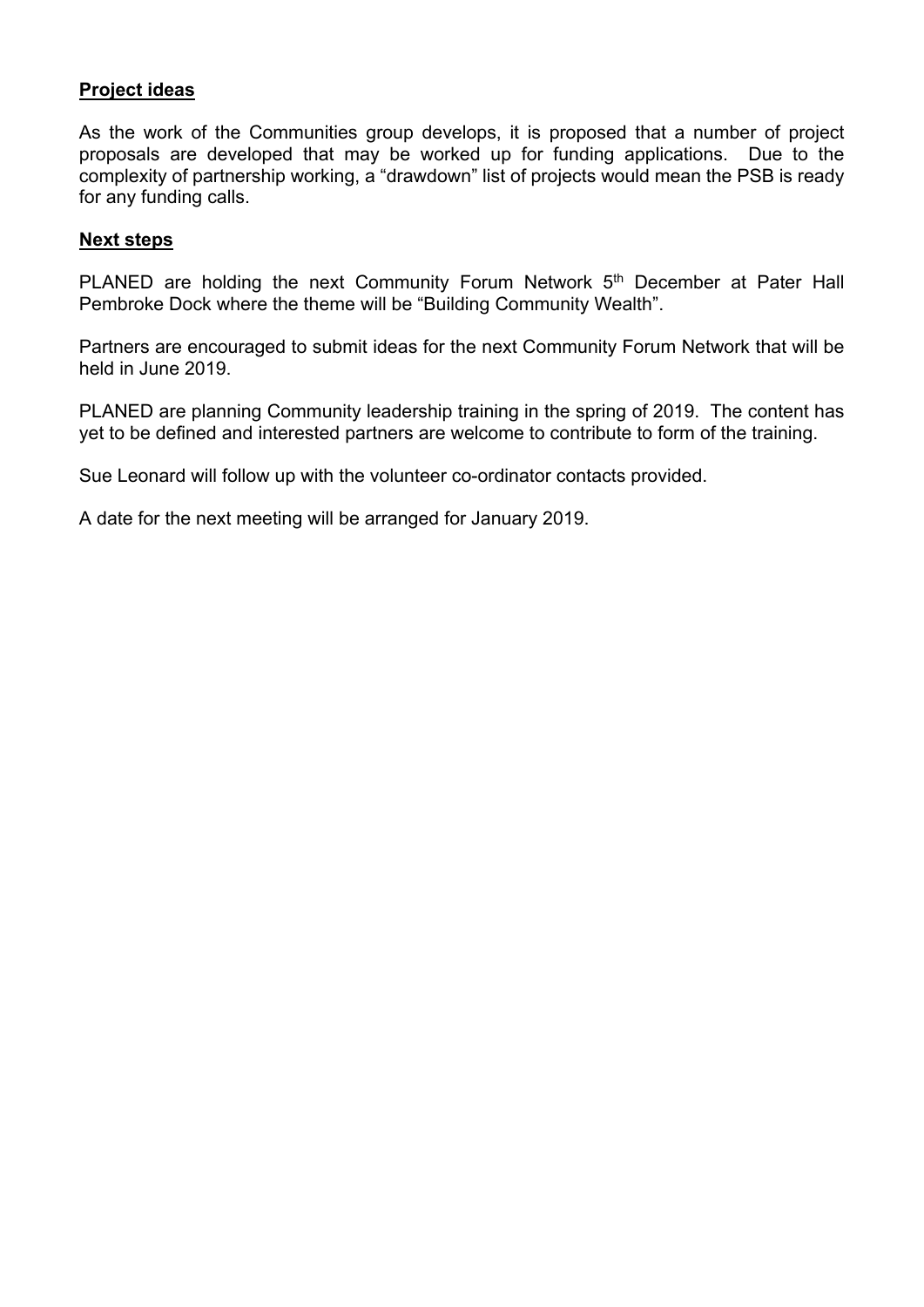

# Itali 1 Alli 1 Alli 1 Alli 1 Alli 1 Consultation respon

# **Item 7**

| <b>DATE OF MEETING</b>   | 20 <sup>th</sup> November 2018                                                                                                                                                                                                                                                                                                                                                              |
|--------------------------|---------------------------------------------------------------------------------------------------------------------------------------------------------------------------------------------------------------------------------------------------------------------------------------------------------------------------------------------------------------------------------------------|
| <b>REPORT TITLE</b>      | Ministerial letter re National Advice Network                                                                                                                                                                                                                                                                                                                                               |
| <b>PURPOSE</b>           | The PSB has received a letter from the Minister for Housing and<br>Regeneration highlighting the importance of joint working<br>between PSB's and the National Advice Network (attached).<br>The letter references a review which is currently being<br>undertaken involving stakeholders at a national and local level<br>and further information will be provided to PSB's in due course. |
| <b>RECOMMENDATION(S)</b> | That the PSB notes the letter from the Minister for Housing and<br>Regeneration.                                                                                                                                                                                                                                                                                                            |
| <b>AUTHOR</b>            | Nick Evans, Partnership and Scrutiny Support Manager                                                                                                                                                                                                                                                                                                                                        |